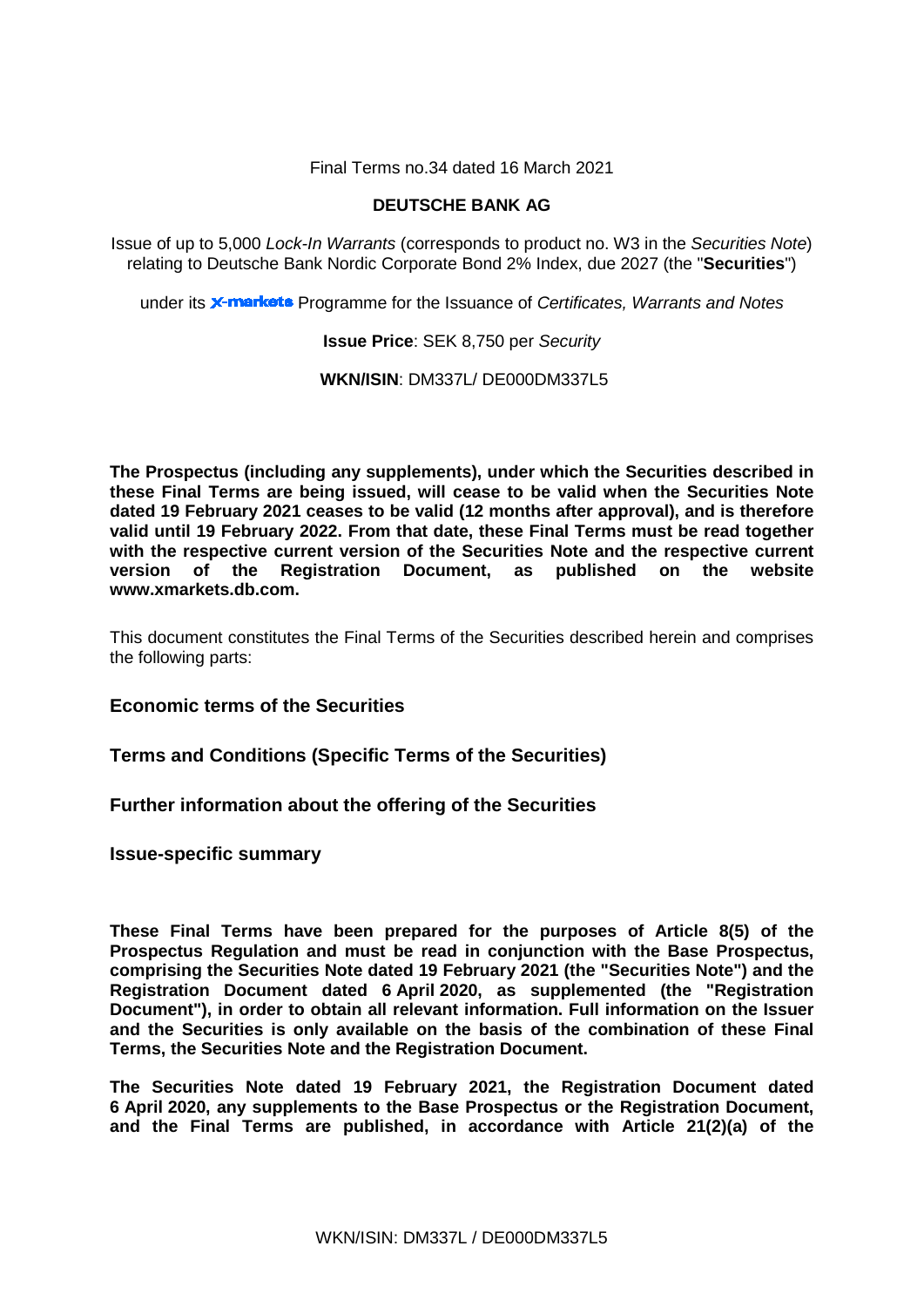**Prospectus Regulation, in electronic form on the Issuer's website [\(www.xmarkets.db.com\)](http://www.xmarkets.db.com/).**

**In addition, the Securities Note dated 19 February 2021 and the Registration Document dated 6 April 2020 and any supplements to the Base Prospectus or the Registration Document shall be available free of charge at the registered office of the Issuer, Deutsche Bank AG, Mainzer Landstrasse 11-17, 60329 Frankfurt am Main.**

## **A summary of the individual issuance is annexed to the Final Terms.**

Terms not otherwise defined herein shall have the meaning given in the General Conditions of the Securities set out in the Terms and Conditions.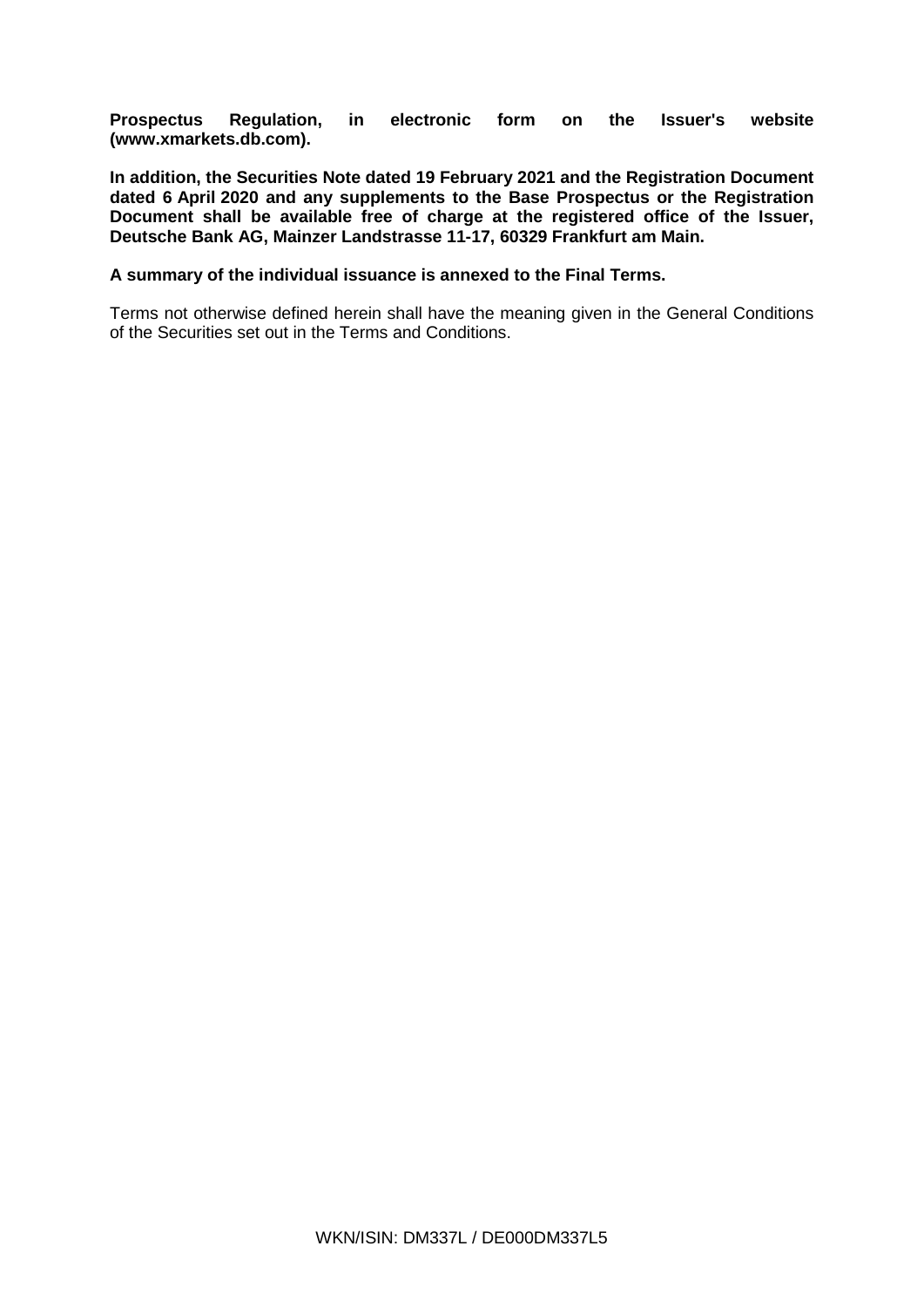## **Economic terms of the Securities**

The following description of the Security explains the economic terms of the Security and its characteristics.

## **Product No. W3: Lock-In Warrants**

The Lock-In Warrant is linked to the performance of the Underlying. The product works as follows:

## **Redemption at maturity**

Investors can participate disproportionately (with leverage) in the positive development of the Underlying with this Lock-In Warrant. Conversely, investors also participate with leverage in the negative development of the Underlying and additionally bear the risk of a total loss of capital invested if the Final Reference Level is equal to or less than or less than the Strike (as specified in the applicable Final Terms).

On the Settlement Date, investors receive as the Cash Amount the product of (a) the Multiplier, (b) the amount by which the Final Reference Level (taking into account the Locked Performance) exceeds the Strike and (c) the Participation Factor. Due to the lockin feature of this Warrant, the Final Reference Level may be higher than the Reference Level of the Underlying on the Valuation Date.

During the term investors receive no payment of current income, such as interest.

Investors also have no claims to the/deriving from the Underlying.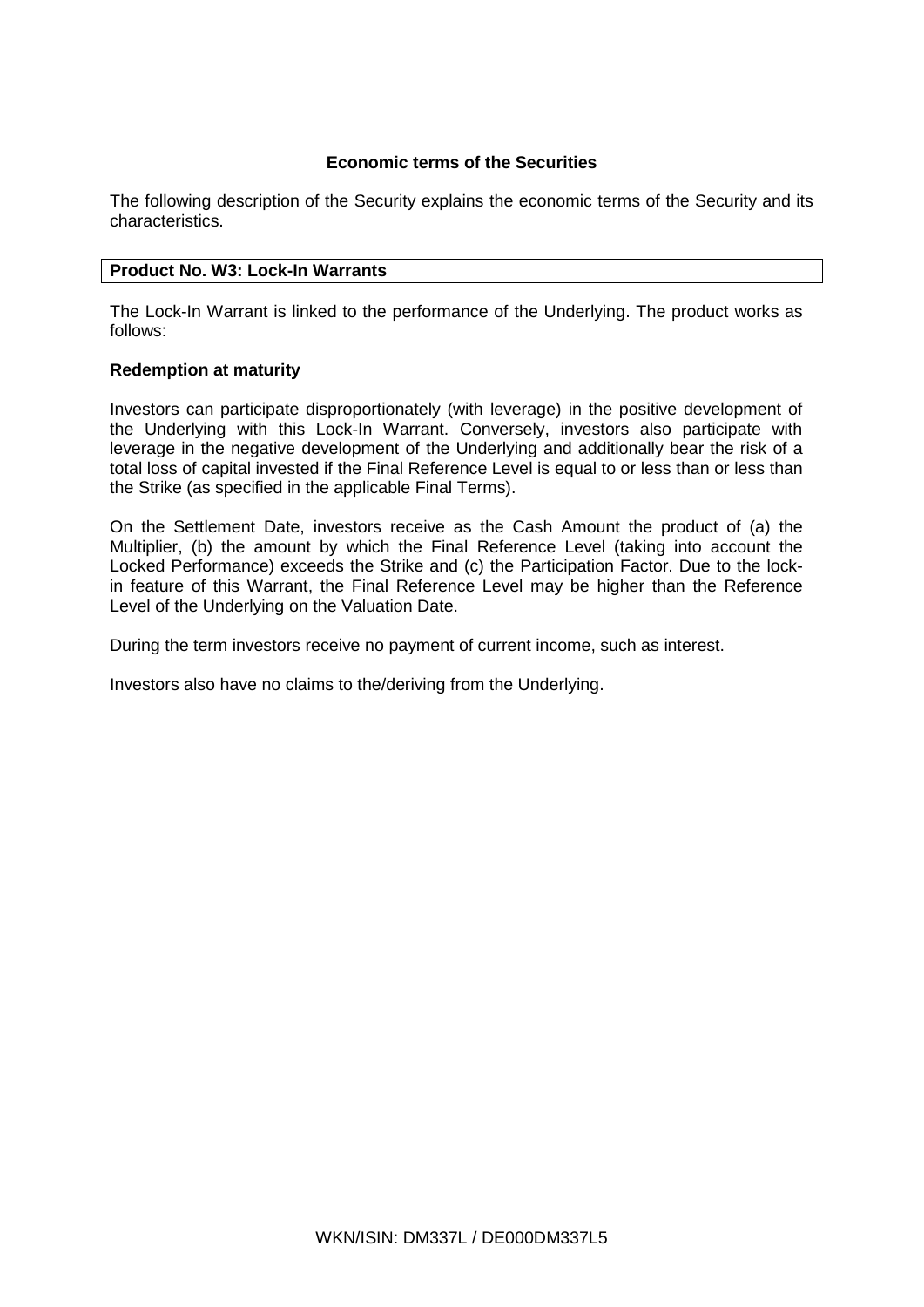## **Terms and Conditions**

The following "**Specific Terms of the Securities**" relating to the Securities shall, for the relevant Series of Securities, complete and put in concrete terms the General Conditions of the Securities for the purposes of such Series of Securities. The Specific Terms of the Securities and the General Conditions of the Securities together constitute the "**Terms and Conditions**" of the relevant Securities.

| Security Type                      | Warrant / Lock-In Warrant                                                                                  |
|------------------------------------|------------------------------------------------------------------------------------------------------------|
| <b>ISIN</b>                        | DE000DM337L5                                                                                               |
| <b>WKN</b>                         | <b>DM337L</b>                                                                                              |
| Issuer                             | Deutsche Bank AG, Frankfurt am Main                                                                        |
| Number of the<br><b>Securities</b> | up to 5,000 Securities at SEK 100,000.00 each with an aggregate nominal<br>amount of up to SEK 500,000,000 |
| <b>Issue Price</b>                 | 8.75 % of the Nominal Amount (SEK 8,750 per Warrant)                                                       |
| <b>Issue Date</b>                  | 20 May 2021                                                                                                |
| Nominal Amount                     | SEK 100,000                                                                                                |
| <b>Calculation Agent</b>           | Deutsche Bank AG, London                                                                                   |
| Underlying                         | Type: Index                                                                                                |
|                                    | Name: Deutsche Bank Nordic Corporate Bond 2% Index                                                         |
|                                    | Index Sponsor: Deutsche Bank AG, London                                                                    |
|                                    | Bloomberg Page: DBXENDCB <index></index>                                                                   |
|                                    | Reference Source: as defined in §5 (3) (k) of the General Conditions                                       |
|                                    | Multi-Exchange Index: not applicable                                                                       |
|                                    | Related Exchange: as defined in §5 (3) (m) of the General Conditions                                       |
|                                    | Reference Currency: SEK                                                                                    |
| Settlement                         | <b>Cash Settlement</b>                                                                                     |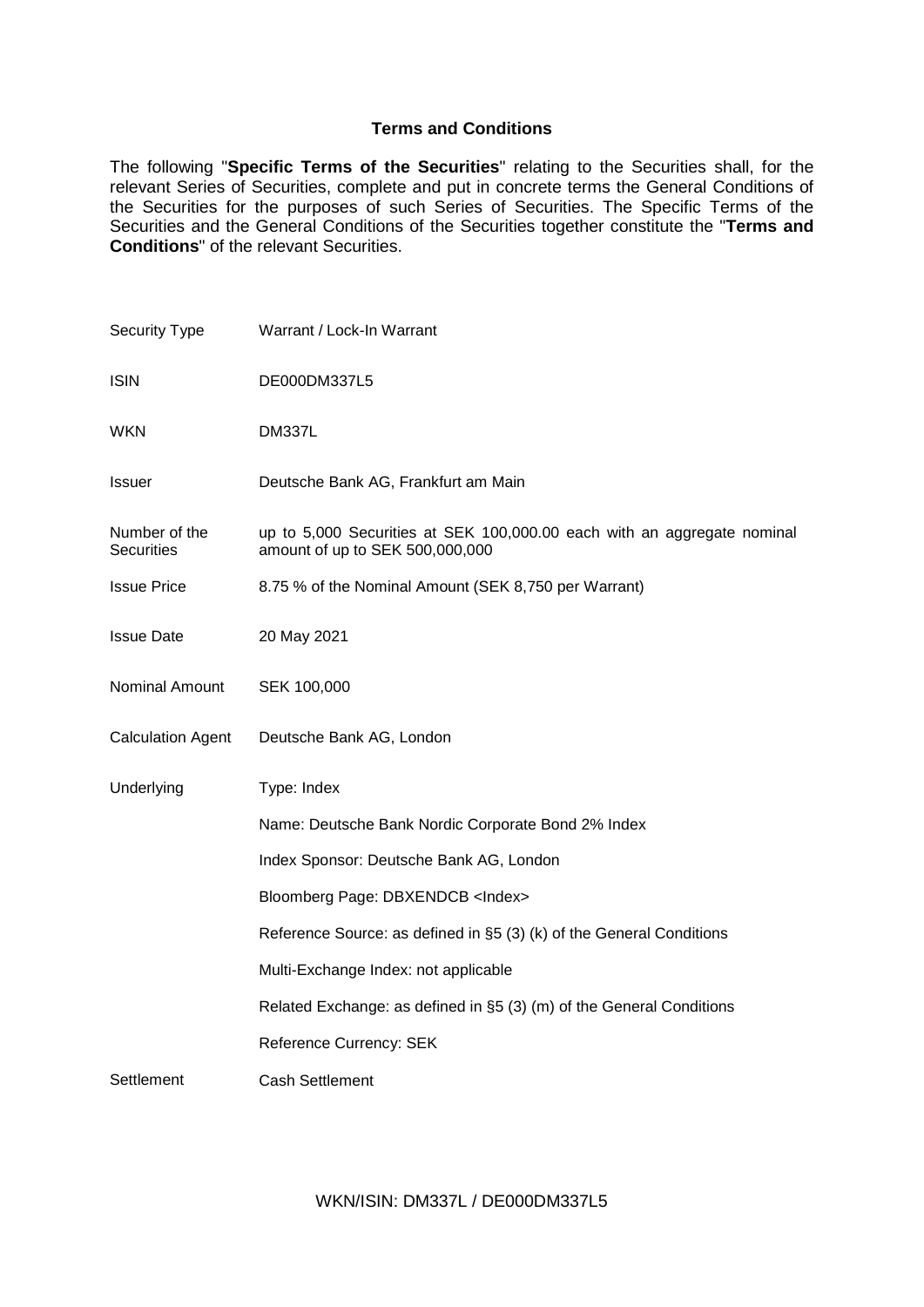| Initial Reference<br>Level       | The Reference Level on the Initial Valuation Date                                                                                                                                                                       |
|----------------------------------|-------------------------------------------------------------------------------------------------------------------------------------------------------------------------------------------------------------------------|
| Reference Level                  | In respect of any day, an amount (which shall be deemed to be a monetary<br>value in the Reference Currency) equal to the Relevant Reference Level<br>Value on such day quoted by or published on the Reference Source. |
| <b>Initial Valuation</b><br>Date | 07 May 2021                                                                                                                                                                                                             |
| <b>Valuation Date</b>            | 10 May 2027                                                                                                                                                                                                             |
| <b>Settlement Date</b>           | 25 May 2027 or, if such day is not a Business Day, the Settlement Date is<br>postponed to the next day which is a Business Day.                                                                                         |
| Observation<br>Period            | The period from and including the Initial Valuation Date to and including the<br><b>Valuation Date</b>                                                                                                                  |
| <b>Observation Date</b>          | Each Trading Day during the Observation Period                                                                                                                                                                          |

## **General Definitions Applicable to Warrants**

| <b>Termination Date</b>                                                   | The Exercise Date                                                                                                                                                                                                                                                             |
|---------------------------------------------------------------------------|-------------------------------------------------------------------------------------------------------------------------------------------------------------------------------------------------------------------------------------------------------------------------------|
| <b>Strike</b>                                                             | 100 per cent. of the Initial Reference Level                                                                                                                                                                                                                                  |
| <b>Multiplier</b>                                                         | The quotient of (i) SEK 100,000 (as numerator); and (ii) the Initial Reference<br>Level (as denominator).                                                                                                                                                                     |
| Participation<br>Factor                                                   | An amount which will be determined by the Issuer on 07 May 2021 and which<br>will not be less than 80 per cent. and will not be more than 120 per cent. The<br>definitive value will be made available on the website of the Issuer<br>www.xmarkets.db.com by the Issue Date. |
| <b>Specific</b><br><b>Definitions</b><br>applicable to<br><b>Warrants</b> | <b>Product No. W3: Lock-In Warrant</b>                                                                                                                                                                                                                                        |
| Cash Amount                                                               | If the Final Reference Level is below or equal to the Strike, Zero; or<br>(a)                                                                                                                                                                                                 |

WKN/ISIN: DM337L / DE000DM337L5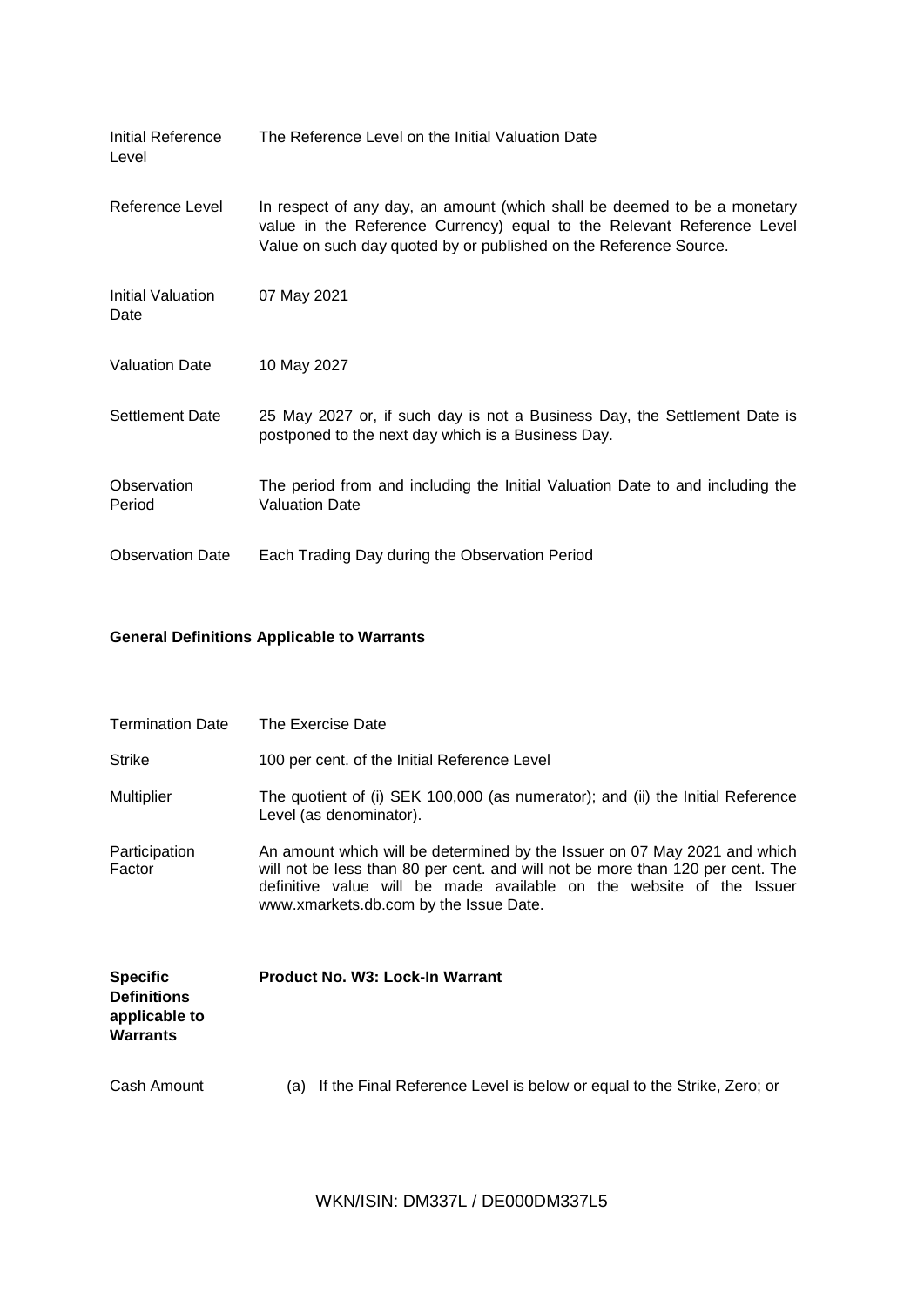|                                  | (b) If the Final Reference Level is greater than the Strike, an amount in<br>the Settlement Currency equal to the product of (i) and (ii) where,                                                 |
|----------------------------------|--------------------------------------------------------------------------------------------------------------------------------------------------------------------------------------------------|
|                                  | (i) is the Participation Factor; and                                                                                                                                                             |
|                                  | (ii) is (Final Reference Level - Strike) x Multiplier                                                                                                                                            |
|                                  | provided that the Cash Amount will not be less than zero.                                                                                                                                        |
| Locked<br>Performance            | An amount in respect of any Observation Date equal to the product of (a) and<br>(b) where:                                                                                                       |
|                                  | (a) is the greatest integer less than or equal to the ratio of:                                                                                                                                  |
|                                  | (i) the Highest Performance Factor; and                                                                                                                                                          |
|                                  | (ii) 5.00 per cent; and                                                                                                                                                                          |
|                                  | (b) is $5.00$ per cent.                                                                                                                                                                          |
| Lock-in Level                    | An amount in respect of any Observation Date equal to the product of (a) the<br>sum of (i) One; and (ii) the Locked Performance; and (b) the Initial Reference<br>Level                          |
| Highest<br>Performance<br>Factor | On any Observation Date, the highest Performance Factor in respect of all<br>Observation Dates up to such Observation Date                                                                       |
| Performance<br>Factor            | In relation to an Observation Date and each Security, a percentage (which<br>may be positive, negative or zero) calculated by the Calculation Agent in<br>accordance with the following formula: |
|                                  |                                                                                                                                                                                                  |
|                                  | Where:                                                                                                                                                                                           |
|                                  | "A" is the Reference Level on such Observation Date(t); and                                                                                                                                      |
|                                  | "B" is the Reference Level on the first Observation Date;                                                                                                                                        |

WKN/ISIN: DM337L / DE000DM337L5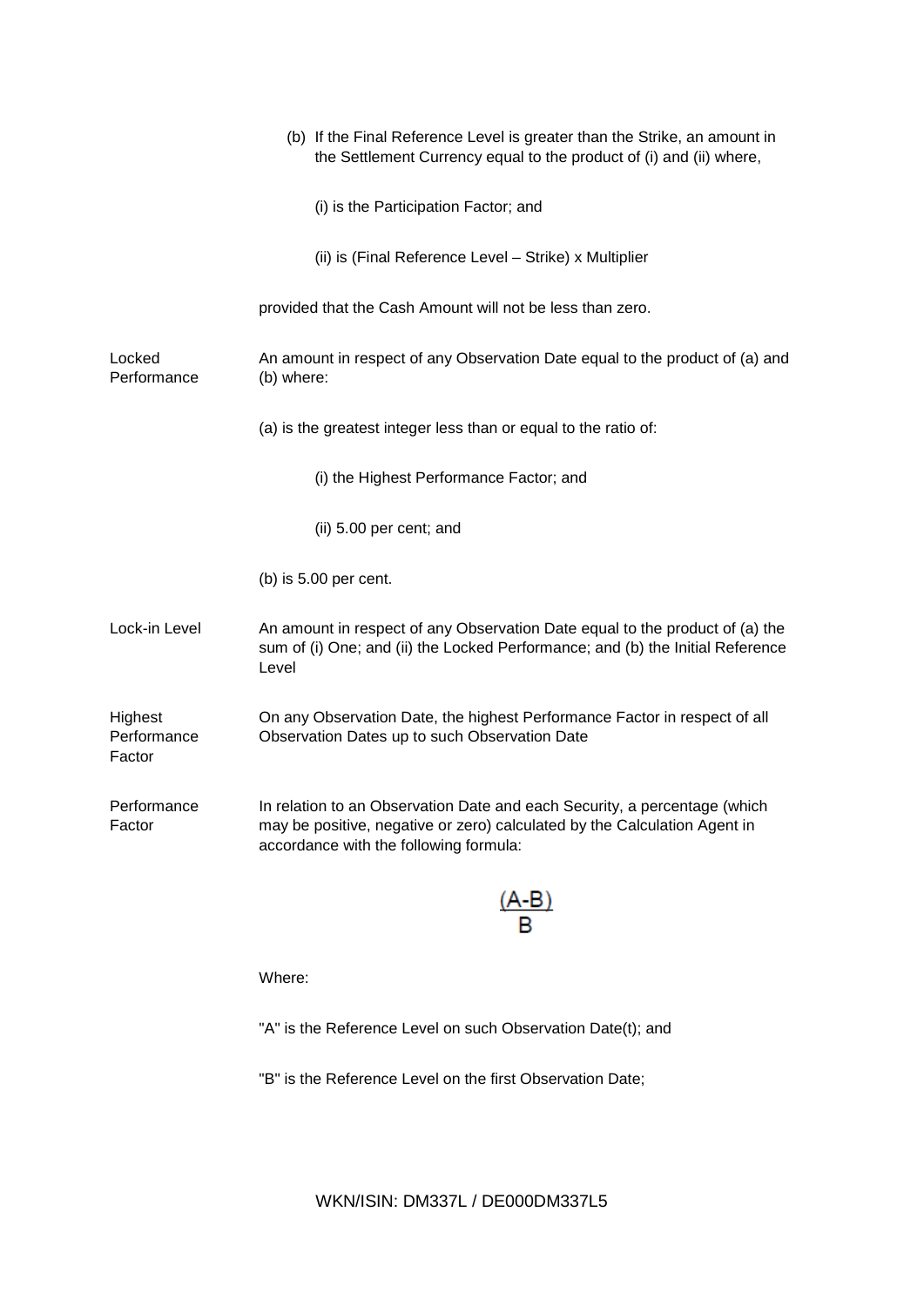|                                      | provided that if A and B are equal, the Performance Factor shall be zero.                                        |
|--------------------------------------|------------------------------------------------------------------------------------------------------------------|
| Relevant<br>Reference Level<br>Value | The official closing level of the Underlying on the Reference Source                                             |
| <b>Final Reference</b><br>Level      | The higher of (a) the Reference Level on the Valuation Date and (b) the Lock-<br>in Level on the Valuation Date. |

# **Further Definitions Applicable to the Securities**

| Type of Exercise                 | European Style                                                                                                                                                                                                                                                                                                                                                                                                                                                                                 |
|----------------------------------|------------------------------------------------------------------------------------------------------------------------------------------------------------------------------------------------------------------------------------------------------------------------------------------------------------------------------------------------------------------------------------------------------------------------------------------------------------------------------------------------|
| <b>Exercise Date</b>             | The Valuation Date                                                                                                                                                                                                                                                                                                                                                                                                                                                                             |
| Settlement<br>Currency           | Swedish Krona ("SEK")                                                                                                                                                                                                                                                                                                                                                                                                                                                                          |
| <b>Business Day</b>              | A day on which the Trans-European Automated Real-time Gross settlement<br>Express Transfer (TARGET2) system (or any successor thereto) is open, and<br>on which commercial banks and foreign exchange markets settle payments in<br>the Business Day Location(s) specified in the Specific Terms of the Securities<br>and on which each relevant Clearing Agent settles payments. Saturday and<br>Sunday and 24 December and 31 December each year are not considered<br><b>Business Days.</b> |
| <b>Business Day</b><br>Locations | Frankfurt am Main, Luxembourg, Stockholm and London                                                                                                                                                                                                                                                                                                                                                                                                                                            |
| <b>Correction Period</b>         | Two Business Days prior to the due date for any payment or delivery under<br>the Securities, the amount of which is determined in whole or in part by<br>reference to such value or price of the Reference Item.                                                                                                                                                                                                                                                                               |
| Form of Securities               | Global Security in bearer form                                                                                                                                                                                                                                                                                                                                                                                                                                                                 |
| <b>Clearing Agent</b>            | Euroclear Sweden AB (formerly known as VPC AB), PO Box 191,<br>Klarabergviaduckten 63, 101 23 Stockholm, Sweden                                                                                                                                                                                                                                                                                                                                                                                |
| Governing Law                    | English law                                                                                                                                                                                                                                                                                                                                                                                                                                                                                    |

WKN/ISIN: DM337L / DE000DM337L5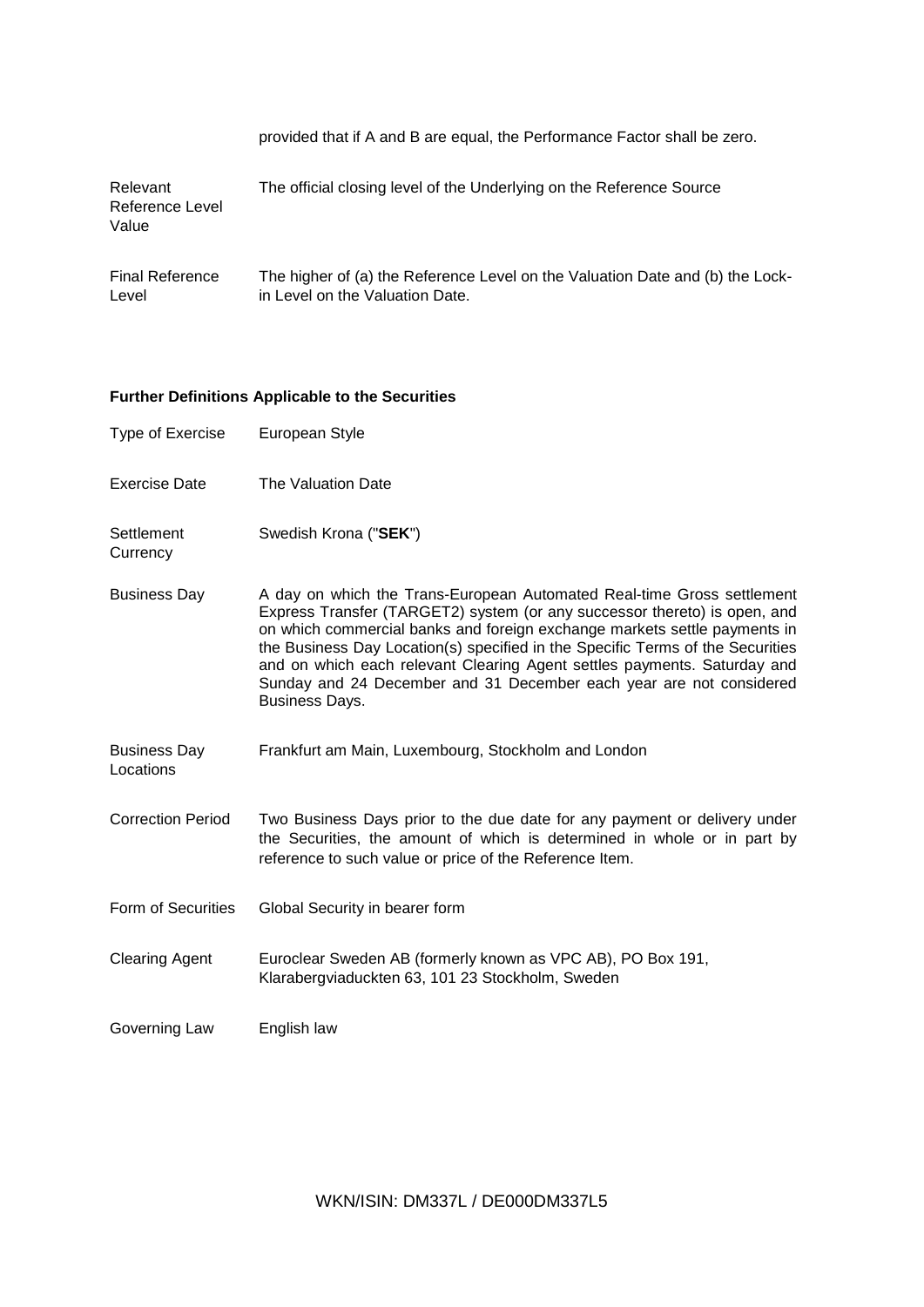# **Further information about the offering of the Securities**

# **Listing and trading**

| Listing and trading                                           | Application has been made to list and admit the<br>Securities to trading on the Nordic MTF, which is not a<br>regulated market for the purposes of Directive<br>2014/65/EU.                                                                                                                                                    |
|---------------------------------------------------------------|--------------------------------------------------------------------------------------------------------------------------------------------------------------------------------------------------------------------------------------------------------------------------------------------------------------------------------|
|                                                               | No application has been made to admit the Securities to<br>the regulated market of any exchange.                                                                                                                                                                                                                               |
| Minimum trade size                                            | One Security                                                                                                                                                                                                                                                                                                                   |
| Estimate of total expenses related to<br>admission to trading | SEK 28,200                                                                                                                                                                                                                                                                                                                     |
| <b>Offering of Securities</b>                                 |                                                                                                                                                                                                                                                                                                                                |
| Investor minimum subscription amount                          | One Security                                                                                                                                                                                                                                                                                                                   |
| Investor maximum subscription amount                          | Not Applicable                                                                                                                                                                                                                                                                                                                 |
| The subscription period                                       | Applications to subscribe for the Securities may be<br>made through the Distributor from 16 March 2021<br>(inclusively) until the "Primary Market End Date" which<br>is 23 April 2021(inclusively) (subject to adjustment)<br>during the hours in which banks are generally open for<br>business in Sweden.                    |
|                                                               | The Issuer reserves the right for any reason to reduce<br>the number of Securities offered.                                                                                                                                                                                                                                    |
|                                                               | In the event that during the Subscription Period the<br>requests exceed the amount of the offer destined to<br>prospective investors equal to the maximum aggregate<br>nominal amount, the Issuer may proceed to early<br>terminate the Subscription Period and may immediately<br>suspend the acceptance of further requests. |
|                                                               | Any such change or any amendment to the Subscription<br>Period will be communicated to investors by means of a<br>notice published on the website of the Issuer (www.se.x-<br>markets.db.com).                                                                                                                                 |
| Cancellation of the issuance of the<br><b>Securities</b>      | The Issuer reserves the right for any reason to cancel<br>the issuance of the Securities.                                                                                                                                                                                                                                      |
|                                                               | Any such decision will be communicated to investors by<br>means of a notice published on the website of the Issuer<br>(www.se.x-markets.db.com).                                                                                                                                                                               |
|                                                               | For the avoidance of doubt, if any application has been<br>made by a potential investor and the Issuer exercises<br>such a right, each such potential investor shall not be<br>entitled to subscribe or otherwise purchase any                                                                                                 |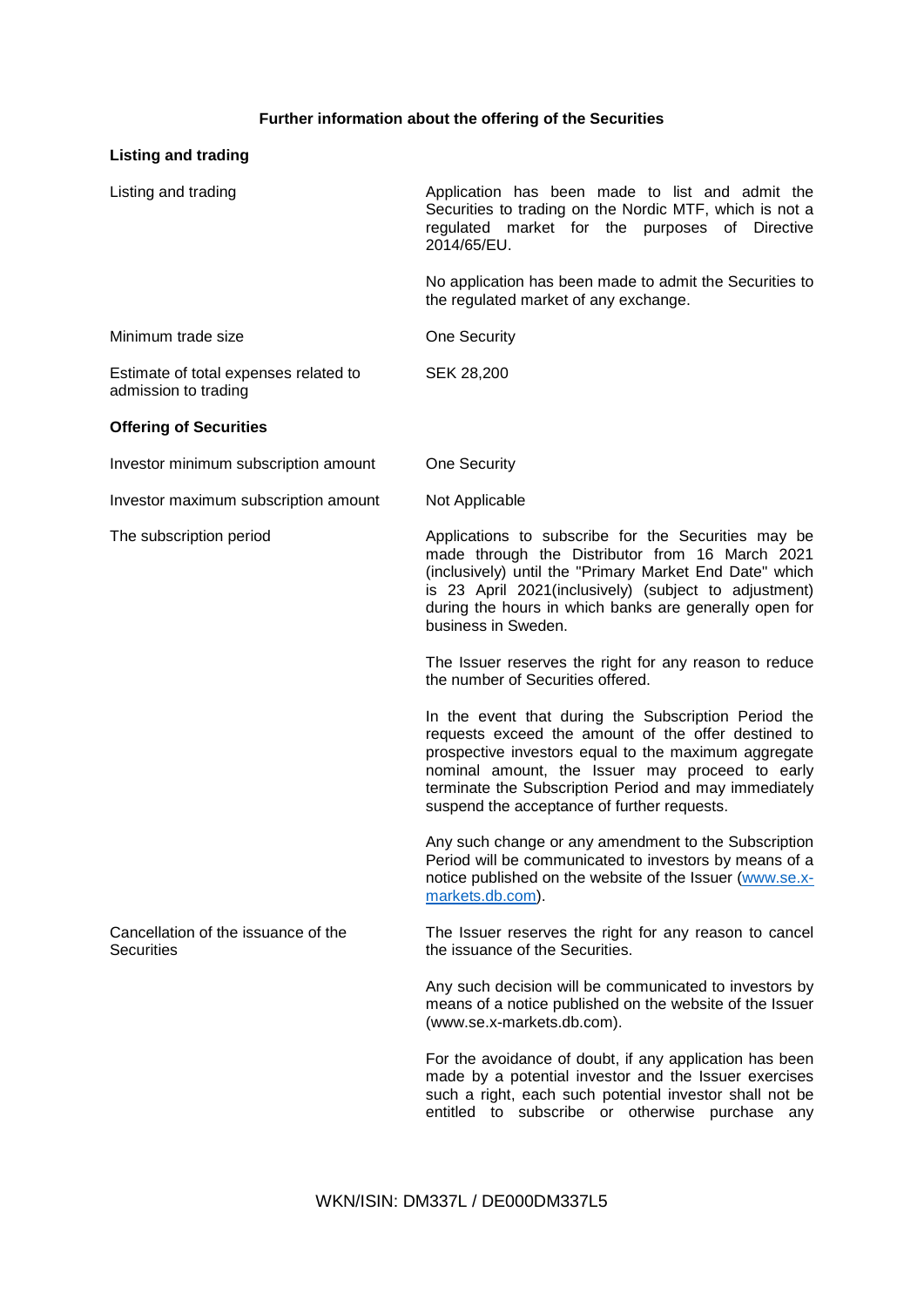|                                                                                                                                                        | Securities.                                                                                                                                                                                                                                                                                                                                               |
|--------------------------------------------------------------------------------------------------------------------------------------------------------|-----------------------------------------------------------------------------------------------------------------------------------------------------------------------------------------------------------------------------------------------------------------------------------------------------------------------------------------------------------|
| Early closing of the subscription period of<br>the Securities                                                                                          | The Issuer reserves the right for any reason to close the<br>Subscription Period early.                                                                                                                                                                                                                                                                   |
|                                                                                                                                                        | Any such decision will be communicated to investors by<br>means of a notice published on the website of the Issuer<br>(www.se.x-markets.db.com)                                                                                                                                                                                                           |
| Conditions to which the offer is subject:                                                                                                              | Offers of the Securities are conditional on and subject to<br>admission to listing being obtained by the Issue Date<br>otherwise the offer will be deemed withdrawn and the<br>issuance cancelled.                                                                                                                                                        |
| Description of the application process:                                                                                                                | Applications for the Securities can be made in Sweden<br>at participating branches of a Distributor.                                                                                                                                                                                                                                                      |
|                                                                                                                                                        | Applications will be in accordance with the relevant<br>Distributor's usual procedures, notified to investors by<br>the relevant Distributor                                                                                                                                                                                                              |
|                                                                                                                                                        | Prospective investors will not be required to enter into<br>any contractual arrangements directly with the Issuer<br>relating to the subscription for the Securities                                                                                                                                                                                      |
| Description of possibility to reduce<br>subscriptions and manner for refunding<br>excess amount paid by applicants:                                    | Not applicable                                                                                                                                                                                                                                                                                                                                            |
| Details of the method and time limits for<br>paying up and delivering the Securities:                                                                  | Investors will be notified by the Issuer or the relevant<br>financial intermediary of their allocations of Securities<br>and the settlement arrangements in respect thereof. The<br>Securities will be issued on the Issue Date and the<br>Securities will be delivered on the Value Date against<br>payment to the Issuer of the net subscription price. |
| Manner in and date on which results of the<br>offer are to be made public:                                                                             | The Issuer will in its sole discretion determine the final<br>amount of Securities to be issued (which will be<br>dependent on the outcome of the offer), up to a limit of<br>5,000 Securities                                                                                                                                                            |
|                                                                                                                                                        | The precise number of Securities to be issued will be<br>MTF<br>published on the website of the Nordic<br>(www.ngm.se) on or around the Issue Date                                                                                                                                                                                                        |
|                                                                                                                                                        | The results of the offer will be available from the<br>Distributor following the Subscription Period and prior to<br>the Issue Date                                                                                                                                                                                                                       |
| Procedure for exercise of any right of pre-<br>emption, negotiability of subscription rights<br>and treatment of subscription rights not<br>exercised: | Not applicable                                                                                                                                                                                                                                                                                                                                            |
| Categories of potential investors to which<br>the Securities are offered and whether                                                                   | Qualified investors within the meaning of the Prospectus<br>Regulation and non-qualified investors                                                                                                                                                                                                                                                        |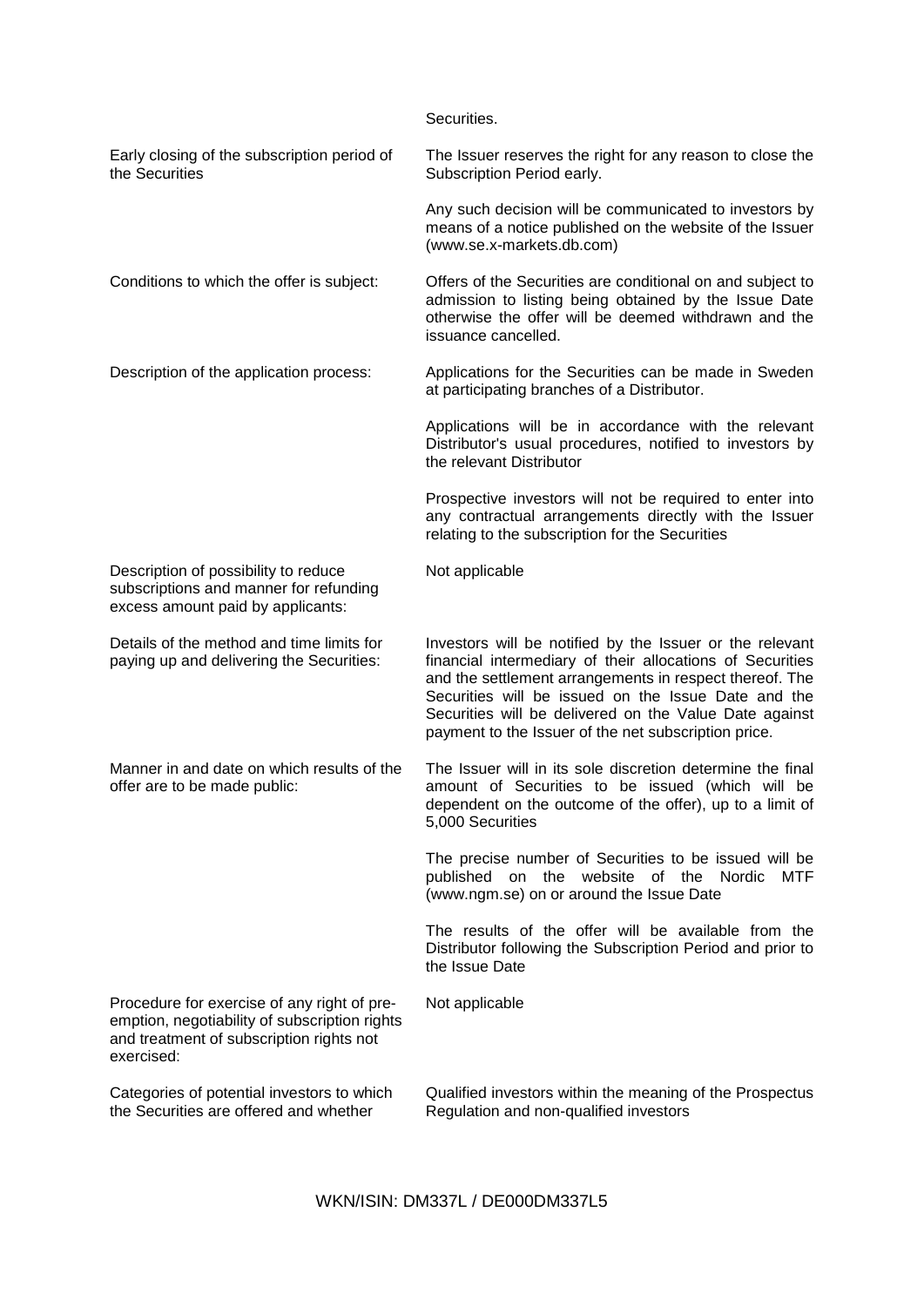tranche(s) have been reserved for certain

Process for notification to applicants of the amount allotted and the indication whether dealing may begin before notification is made:

Name(s) and address(es), to the extent known to the Issuer, of the placement agents in the various countries where the offer takes place.

The Offer may be made in Sweden to any person which complies with all other requirements for investment as set out in the Securities Note or otherwise determined by the Issuer and/or the relevant financial intermediaries. In other EEA countries, offers will only be made pursuant to an exemption under the Prospectus Regulation.

Each investor will be notified by the relevant Distributor of its allocation of Securities after the end of the Subscription Period and before the Issue Date

No dealings in the Security may take place prior to the Issue Date

Strukturinvest Fondkommission (FK) AB, Stora Badhusgatan 18-20, 411 21 Göteborg, Sweden (the "**Distributor**")

The Issuer reserves the right to appoint other distributors during the Subscription Period, which will be communicated to investors by means of a notice published on the website of the Issuer (www.se.xmarkets.db.com).

Consent to use of Prospectus: The Issuer consents to the use of the Prospectus by the following financial intermediaries (individual consent): Strukturinvest Fondkommission (FK) AB, Stora Badhusgatan 18-20, 411 21 Göteborg, Sweden.

> Individual consent to the later resale and final placement of the Securities by the financial intermediaries is given in relation to Sweden.

> The subsequent resale or final placement of Securities by financial intermediaries can be made during the period from 16 March 2021 (inclusively) until 23 April 2021 (inclusively) and as long as this Prospectus is valid in accordance with Article 9 of the Prospectus Regulation.

## **Fees**

Fees paid by the Issuer to the distributor

| <b>Trailer Fee</b>                                                 | Not applicable                            |
|--------------------------------------------------------------------|-------------------------------------------|
| <b>Placement Fee</b>                                               | up to 1.50 per cent of the Nominal Amount |
| Fees charged by the Issuer to the<br>Securityholders post issuance | Not applicable                            |

## **Costs/Distribution Fees**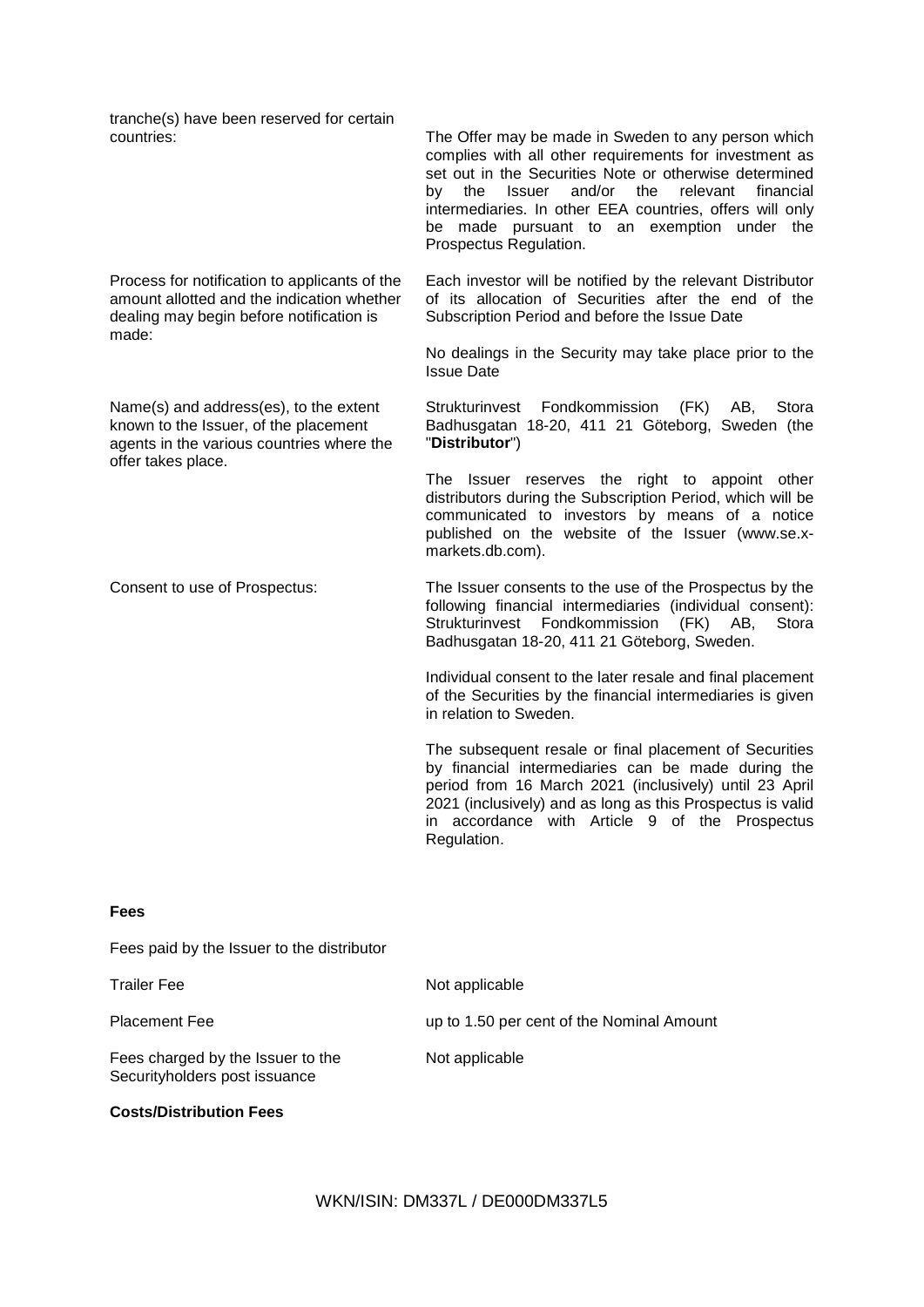| Amount of any expenses and taxes<br>specifically charged to the subscriber or | Ex-ante entry costs:                                 | SEK 3,100                                                                                                                                                                                                                                                                                                                                                                                                                                                                                                                                                                                                                                               |
|-------------------------------------------------------------------------------|------------------------------------------------------|---------------------------------------------------------------------------------------------------------------------------------------------------------------------------------------------------------------------------------------------------------------------------------------------------------------------------------------------------------------------------------------------------------------------------------------------------------------------------------------------------------------------------------------------------------------------------------------------------------------------------------------------------------|
| purchaser:                                                                    | Ex-ante exit costs                                   | SEK 1,000                                                                                                                                                                                                                                                                                                                                                                                                                                                                                                                                                                                                                                               |
|                                                                               | Ex-ante running costs on yearly basis: 0             |                                                                                                                                                                                                                                                                                                                                                                                                                                                                                                                                                                                                                                                         |
|                                                                               | Other expenses and taxes: none                       |                                                                                                                                                                                                                                                                                                                                                                                                                                                                                                                                                                                                                                                         |
| Determination of the price by the Issuer                                      |                                                      | Both the Initial Issue Price of the Lock-In Warrant and<br>the bid and ask prices quoted by the Issuer during its<br>term are based on the Issuer's internal pricing models.<br>Accordingly, unlike in an on exchange trading, for<br>example for shares, the prices quoted during the term<br>are not based on supply and demand. The prices in<br>particular contain a margin which the Issuer determines<br>at its free discretion and which may cover, in addition to<br>the Issuer's proceeds, the costs of structuring, market<br>making and settlement of the Lock-In Warrant, any<br>applicable sales costs (distribution fee) and other costs. |
| Distribution fee                                                              | corresponding discount from the Initial Issue Price. | Placement fee: up to 1.50 per cent of the Nominal<br>Amount. The Issuer will either pay the placement fee<br>from the issue proceeds as a one-off turnover-related<br>distribution fee to the bank that sold the Lock-In Warrant<br>to the customer (principal bank), or grant the latter a                                                                                                                                                                                                                                                                                                                                                             |

## **Security ratings**

Rating Rating Rating Rating Rating Rating Rating Rating Rating Rating Rating Rating Rating Rating Rating Rating Rating Rating Rating Rating Rating Rating Rating Rating Rating Rating Rating Rating Rating Rating Rating Ratin

## **Interests of natural and legal persons involved in the issue**

Interests of natural and legal persons involved in the issue

Save for the Distributor regarding the fees as set out under "Fees" above, so far as the Issuer is aware, no person involved in the issue of the Securities has an interest material to the offer.

## **Publication of notices**

Publication of notices **Notices** Notices will, in deviation from §16(1) of the General Conditions of the Securities, be published on the website www.investment-products.db.com.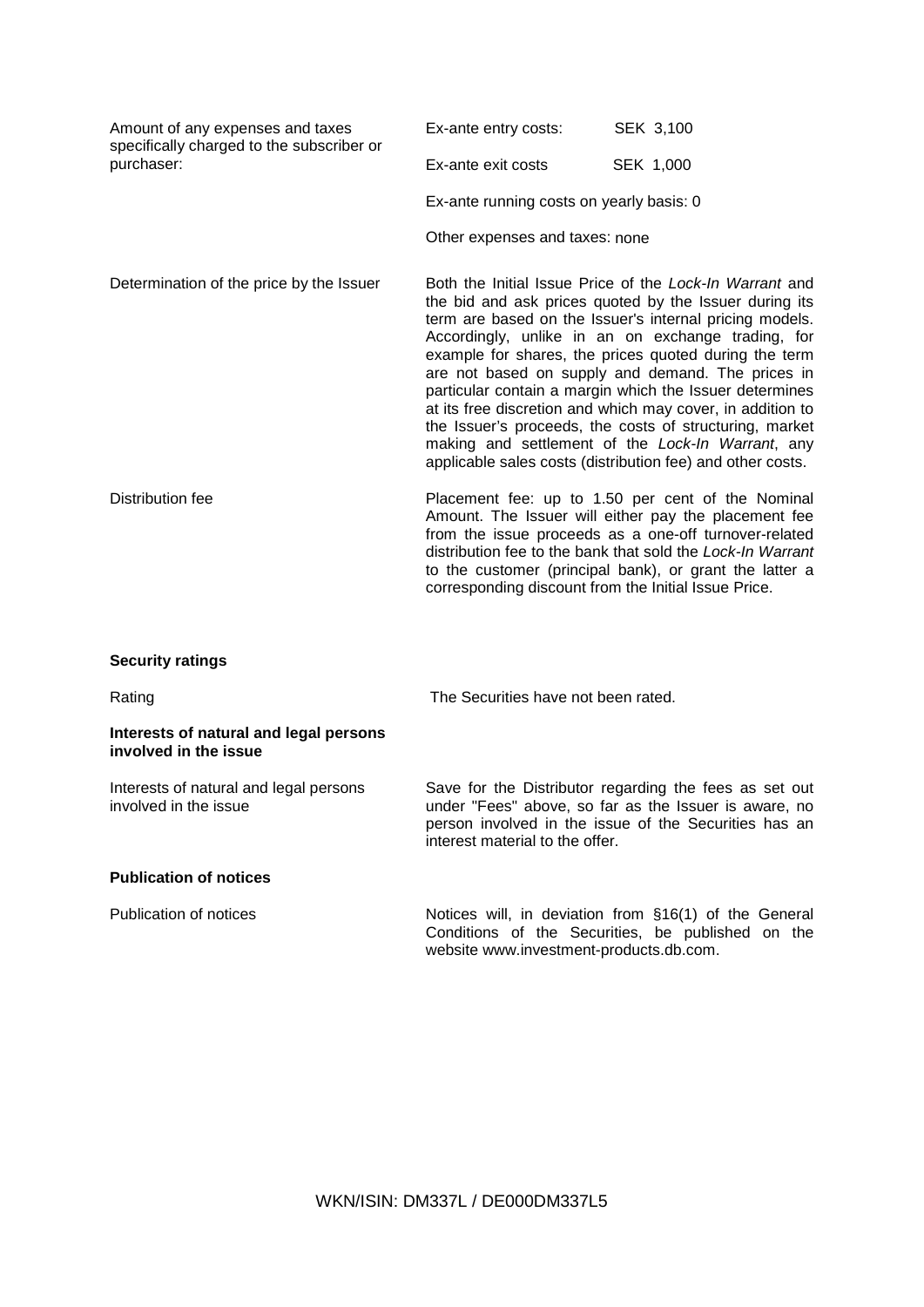### **Information relating to the Underlying**

Information on the Underlying, on the past and future performance of the Underlying and its volatility can be obtained on the public website on https://index.db.com/ and on the Bloomberg page DBXENDCB Index.

As at the date of these Final Terms, Deutsche Bank AG, London Branch appears in the Register of administrators and benchmarks established and maintained by the European Securities and Markets Authority pursuant to Article 36 of the Regulation (EU) 2016/1011 of the European Parliament and of the Council of 8 June 2016 on indices used as benchmarks in financial instruments and financial contracts or to measure the performance of investment funds and amending Directives 2008/48/EC and 2014/17/EU and Regulation (EU) No 596/2014 ("**Benchmark Regulation**").

The sponsor of the, or each, index composing the Underlying also maintains an Internet Site at the following address where further information may be available free of charge in respect of the Underlying (including a description of the essential characteristics of the index, comprising, as applicable, the type of index, the method and formulas of calculation, a description of the individual selection process of the index components and the adjustment rules).

Index Sponsor: Deutsche Bank AG, London Branch

Internet Site of Index Sponsor: https://index.db.com/

### **Further information published by the Issuer**

The Issuer does not intend to provide any further information on the Underlying.

### **Country specific information:**

Offers may be made in Sweden to any person which complies with all other requirements for investment as set out in the Base Prospectus or otherwise determined by the Issuer and/or the relevant financial intermediaries.

Agent in Sweden The Agent in Sweden is Skandinaviska Enskilda Banken AB, SE-106 40 STOCKHOLM - Kungsträdgårdsgatan 8.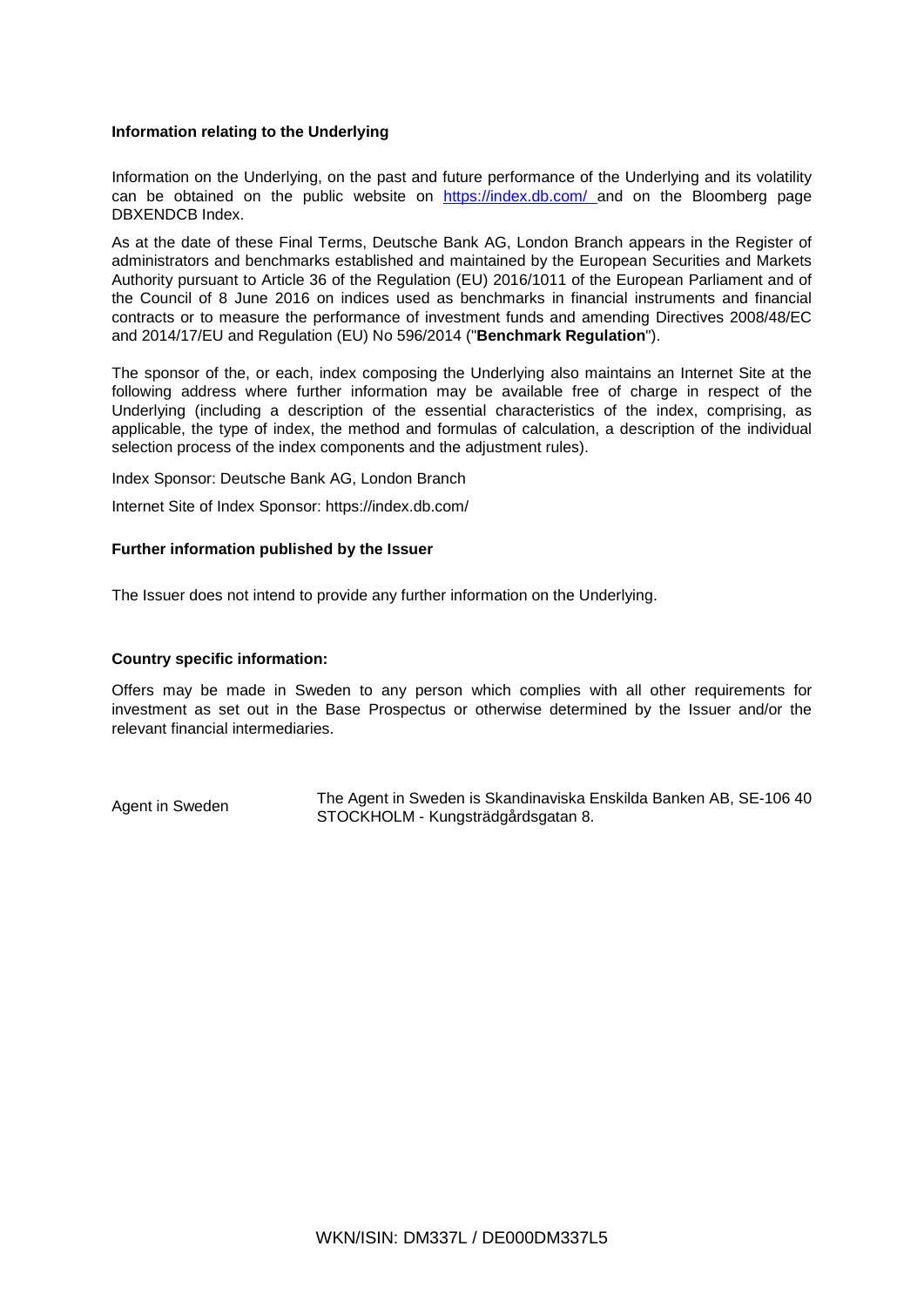#### **Annex to the Final Terms**

#### **Issue-specific summary**

#### **Section A – Introduction containing warnings**

#### **Warnings**

a) The summary should be read as an introduction to the Prospectus.

- b) Investors should base any decision to invest in the securities on a consideration of the Prospectus as a whole.
- c) Investors could lose all (total loss) or part of their invested capital.
- d) Where a claim relating to the information contained in the Prospectus is brought before a court, the plaintiff investors might, under national law, have to bear the costs of translating the Prospectus, including any supplements, as well as the corresponding Final Terms before the legal proceedings are initiated.
- e) Civil liability attaches only to those persons who have tabled and submitted the summary including any translation thereof, but only where the summary is misleading, inaccurate or inconsistent, when read together with the other parts of the Prospectus, or where it does not provide, when read together with the other parts of the Prospectus, key information in order to aid investors when considering whether to invest in such securities.
- f) You are about to purchase a product that is not simple and may be difficult to understand

#### **Introductory information**

#### **Name and international securities identification number**

The Warrants (the "**Securities**") offered under this Prospectus have the following securities identification numbers:

#### ISIN: DE000DM337L5

#### **Contact details of the issuer**

The Issuer (with Legal Entity Identifier (LEI) 7LTWFZYICNSX8D621K86) has its registered office at Taunusanlage 12, 60325 Frankfurt am Main, Federal Republic of Germany (telephone: +49-69-910-00).

#### **Approval of the prospectus; competent authority**

The Prospectus consists of a Securities Notes and a Registration Document.

The Securities Note has been approved by the Commission de Surveillance du Secteur Financier ("**CSSF**") on 19 February 2021. The business address of the CSSF is: 283, route d'Arlon, L-1150 Luxembourg, Luxembourg (telephone: +352 (0)26 251-1).

The Registration Document has been approved by the Commission de Surveillance du Secteur Financier ("**CSSF**") on 6 April 2020. The business address of the CSSF is: 283, route d'Arlon, L-1150 Luxembourg, Luxembourg (telephone: +352 (0)26 251-1).

#### **Section B – Key information on the Issuer**

### **Who is the issuer of the securities?**

#### **Domicile and legal form of the issuer**

Deutsche Bank Aktiengesellschaft (commercial name: Deutsche Bank) is a banking institution and a stock corporation incorporated in Germany and accordingly operates in accordance with Germany law. The Legal Entity Identifier (LEI) of Deutsche Bank is 7LTWFZYICNSX8D621K86. The Bank has its registered office in Frankfurt am Main, Germany. It maintains its head office at Taunusanlage 12, 60325 Frankfurt am Main, Germany

#### **Principal activities of the issuer**

The objects of Deutsche Bank, as laid down in its Articles of Association, include the transaction of all kinds of banking business, the provision of financial and other services and the promotion of international economic relations. The Bank may realise these objectives itself or through subsidiaries and affiliated companies. To the extent permitted by law, the Bank is entitled to transact all business and to take all steps which appear likely to promote the objectives of the Bank, in particular to acquire and dispose of real estate, to establish branches at home and abroad, to acquire, administer and dispose of participations in other enterprises, and to conclude enterprise agreements.

Deutsche Bank is organized into the following segments:

- Corporate Bank (CB);
- Investment Bank (IB);
- Private Bank (PB);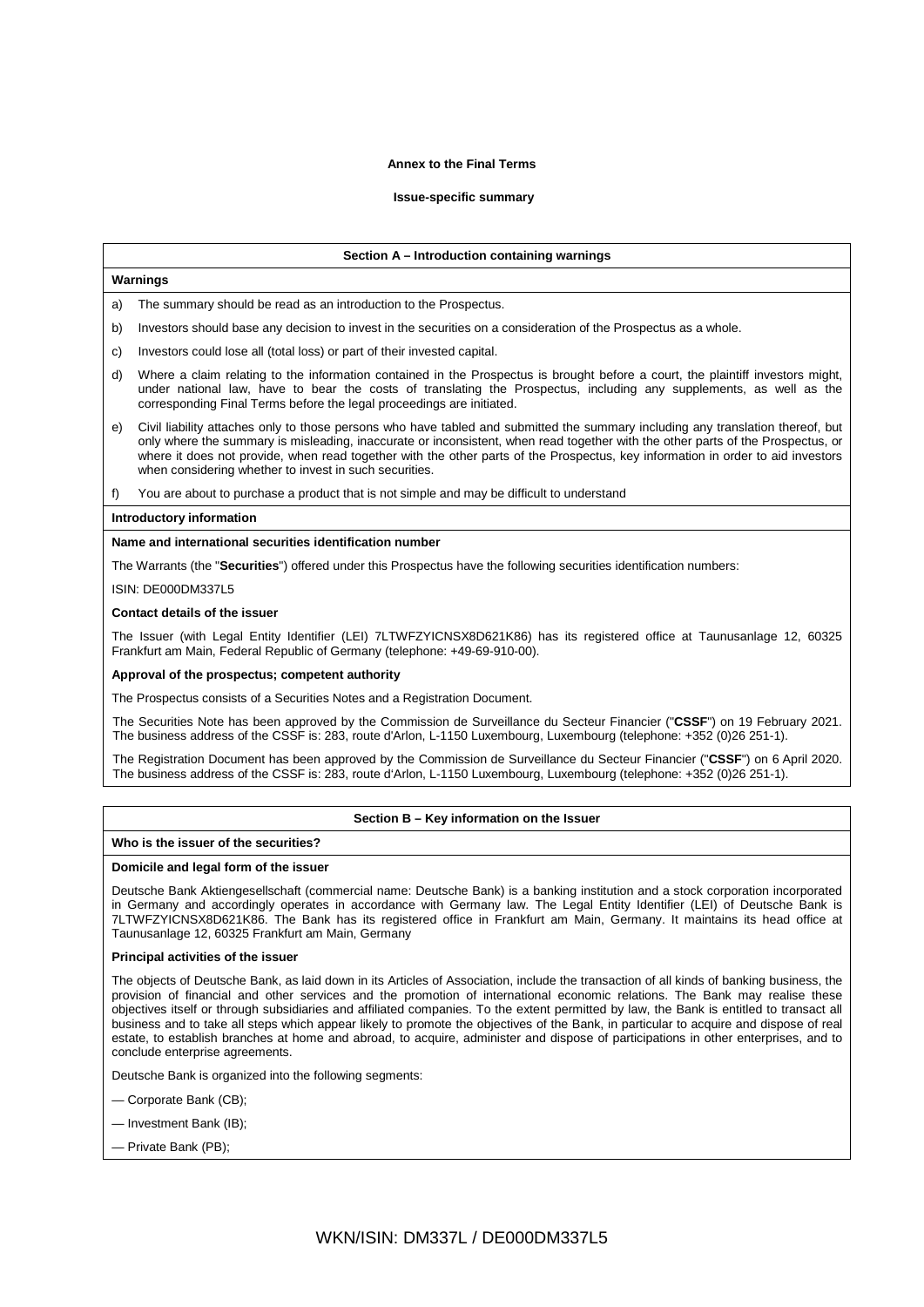- Asset Management (AM);
- Capital Release Unit (CRU); and
- Corporate & Other (C&O).

In addition, Deutsche Bank has a country and regional organizational layer to facilitate a consistent implementation of global strategies.

The Bank has operations or dealings with existing and potential customers in most countries in the world. These operations and dealings include working through:

- subsidiaries and branches in many countries;
- representative offices in many other countries; and
- one or more representatives assigned to serve customers in a large number of additional countries.

#### **Major shareholders of the issuer**

Deutsche Bank is neither directly nor indirectly majority-owned or controlled by any other corporation, by any government or by any other natural or legal person severally or jointly.

Pursuant to German law and Deutsche Bank's Articles of Association, to the extent that the Bank may have major shareholders at any time, it may not give them different voting rights from any of the other shareholders.

Deutsche Bank is not aware of arrangements which may at a subsequent date result in a change of control of the company.

The German Securities Trading Act (*Wertpapierhandelsgesetz*) requires investors in publicly-traded corporations whose investments reach certain thresholds to notify both the corporation and the German Federal Financial Supervisory Authority (*Bundesanstalt für Finanzdienstleistungsaufsicht*) of such change within four trading days. The minimum disclosure threshold is 3 per cent. of the corporation's issued voting share capital. To the Bank's knowledge, there are only six shareholders holding more than 3 per cent. of Deutsche Bank shares or to whom more than 3 per cent. of voting rights are attributed, and none of these shareholders holds more than 10 per cent. of Deutsche Bank shares or voting rights.

### **Identity of the key managing directors of the issuer**

The key managing directors of the issuer are members of the issuer's Executive Board. These are: Christian Sewing, Karl von Rohr, Fabrizio Campelli, Frank Kuhnke, Bernd Leukert, Stuart Wilson Lewis, James von Moltke, Alexander von zur Mühlen, Christiana Riley and Prof. Dr. Stefan Simon.

#### **Identity of the Issuer's statutory auditors**

Until 31 December 2019, the independent auditor for the period covered by the historical financial information of Deutsche Bank is KPMG Aktiengesellschaft Wirtschaftsprüfungsgesellschaft ("KPMG"). KPMG is a member of the chamber of public accountants (Wirtschaftsprüferkammer). With effect as of 1 January 2020, Ernst & Young GmbH Wirtschaftsprüfungsgesellschaft ("EY") has been appointed as independent auditor. EY is a member of the chamber of public accountants (*Wirtschaftsprüferkammer*).

#### **What is the key financial information regarding the issuer?**

The key financial information included in the tables below as of and for the financial years ended 31 December 2018 and 31 December 2019 has been extracted from the audited consolidated financial statements prepared in accordance with IFRS as of 31 December 2019. The key financial information included in the tables below as of 30 September 2020 and for the nine months periods ended 30 September 2020 and 30 September 2019 has been extracted from the unaudited consolidated interim financial information as of 30 September 2020

| of<br><b>Statement</b><br>(in million Euro)          | income    | Nine months<br>ending 30<br>September 2020<br>(unaudited) | Year ending<br>31 December<br>2019 | Nine months<br>ending<br>30 September<br>2019 (unaudited) | Year ending<br>31 December<br>2018 |
|------------------------------------------------------|-----------|-----------------------------------------------------------|------------------------------------|-----------------------------------------------------------|------------------------------------|
| Net interest income                                  |           | 8,961                                                     | 13,749                             | 10,483                                                    | 13,3161                            |
| Commissions and fee income                           |           | 6,965                                                     | 9,520                              | 7,181                                                     | 10,039                             |
| Provision for credit losses                          |           | 1,540                                                     | 723                                | 477                                                       | 525                                |
| Net<br>gains<br>(losses)<br>on<br>assets/liabilities | financial | 1,949                                                     | 193                                | 288                                                       | $1,209^2$                          |

<span id="page-13-0"></span>**<sup>1</sup>** As adjusted as of 31 March 2020.

**.** 

<span id="page-13-1"></span>**<sup>2</sup>** As adjusted as of 31 March 2020.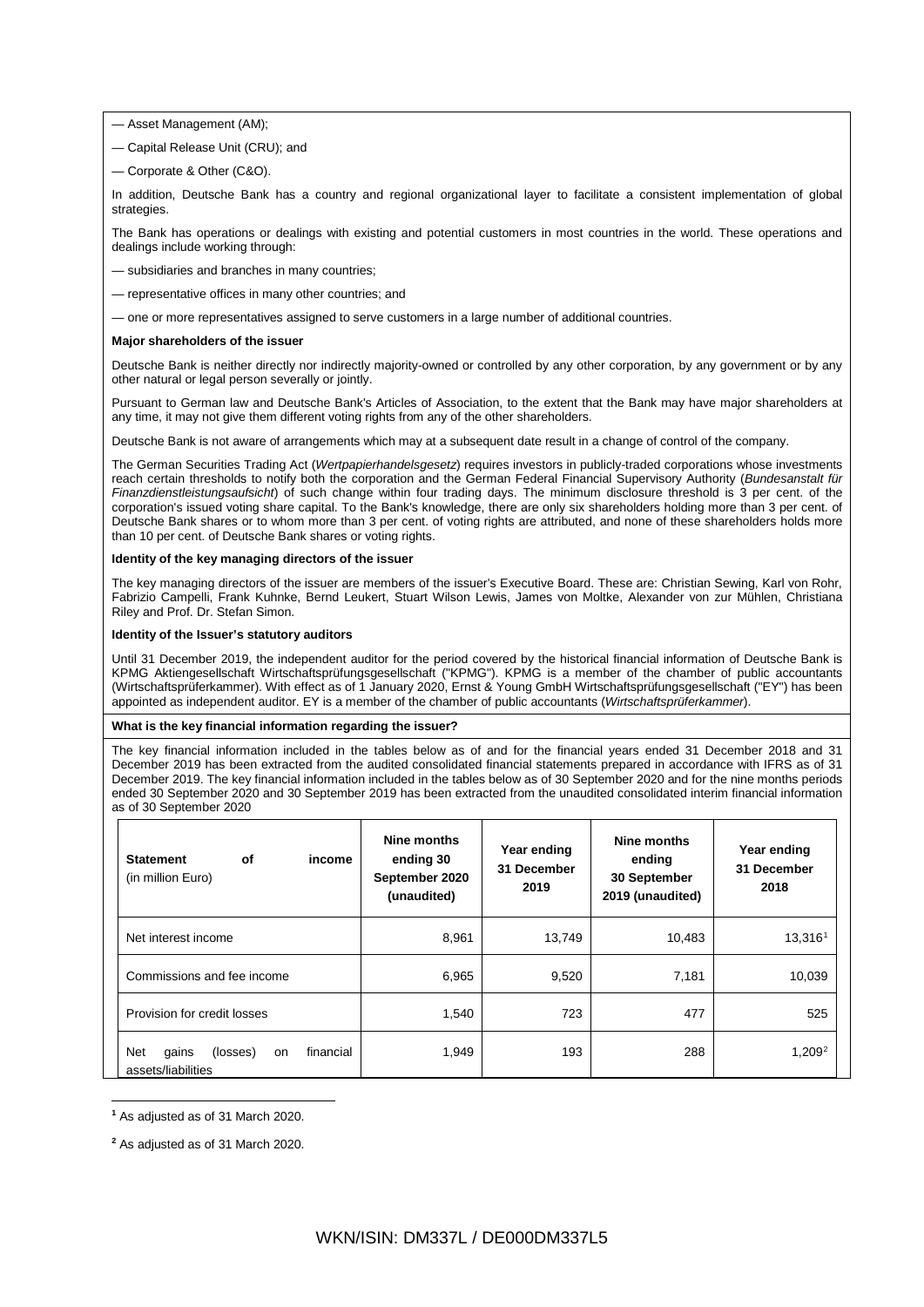| at fair value through profit or loss |     |         |          |       |
|--------------------------------------|-----|---------|----------|-------|
| Profit (loss) before income taxes    | 846 | (2,634) | (1, 341) | 1,330 |
| Profit (loss)                        | 435 | (5,265) | (3,781)  | 341   |

| 1,387,791 | 1,297,674                                               | 1,348,137 |
|-----------|---------------------------------------------------------|-----------|
| 93,712    | 101,187                                                 | 108,389   |
| 7,536     | 6,934                                                   | 6,717     |
| 427,736   | 429,841                                                 | 400,297   |
| 574,760   | 572,208                                                 | 564,405   |
| 62,228    | 62,160                                                  | 68,737    |
| 13.3 %    | 13.6%                                                   | 13.6%     |
| 17.2%     | 17.4 %                                                  | 17.5 %    |
| 4.4%      | 4.2%                                                    | 4.1%      |
|           | What are the key risks that are specific to the issuer? |           |

The Issuer is subject to the following key risks:

**Macroeconomic, Geopolitical and Market Environment:** As a global investment bank with a large private client franchise, our businesses are materially affected by global macroeconomic and financial market conditions. Significant risks exist that could negatively affect the results of operations and financial condition in some of our businesses as well as our strategic plans, including deterioration of the economic outlook for the euro area and slowing in emerging markets, trade tensions between the United States and China as well between the United States and Europe, inflation risks, Brexit and geopolitical risks. Also, as a result of the risks posed by the COVID 19 pandemic, we may be materially adversely affected by a protracted downturn in local, regional or global economic conditions.

**Business and Strategy:** Our results of operation and financial condition continue to be negatively impacted by the challenging market environment, uncertain macroeconomic and geopolitical conditions, lower levels of client activity, increased competition and regulation, and the immediate impact of our strategic decisions. If we are unable to improve our profitability as we continue to face these headwinds, we may be unable to meet many of our strategic aspirations, and may have difficulty maintaining capital, liquidity and leverage at levels expected by market participants and our regulators.

**Regulation and Supervision:** Regulatory reforms enacted and proposed in response to weaknesses in the financial sector, together with increased regulatory scrutiny more generally, have had and continue to have a significant impact on us and may adversely affect our business and ability to execute our strategic plans. Competent regulators may prohibit us from making dividend payments or payments on our regulatory capital instruments or take other actions if we fail to comply with regulatory requirements.

**Increased Capital Requirements**: Regulatory and legislative changes require us to maintain increased capital and bail-inable debt (debt that can be bailed in in resolution) and abide by tightened liquidity requirements. These requirements may significantly affect our business model, financial condition and results of operations as well as the competitive environment generally. Any perceptions in the market that we may be unable to meet our capital or liquidity requirements with an adequate buffer, or that we should maintain capital or liquidity in excess of these requirements or another failure to meet these requirements could intensify the effect of these factors on our business and results.

**Internal Control Environment:** A robust and effective internal control environment and adequate infrastructure (comprising people, policies and procedures, controls testing and IT systems) are necessary to ensure that we conduct our business in compliance with the laws, regulations and associated supervisory expectations applicable to us. We have identified the need to strengthen our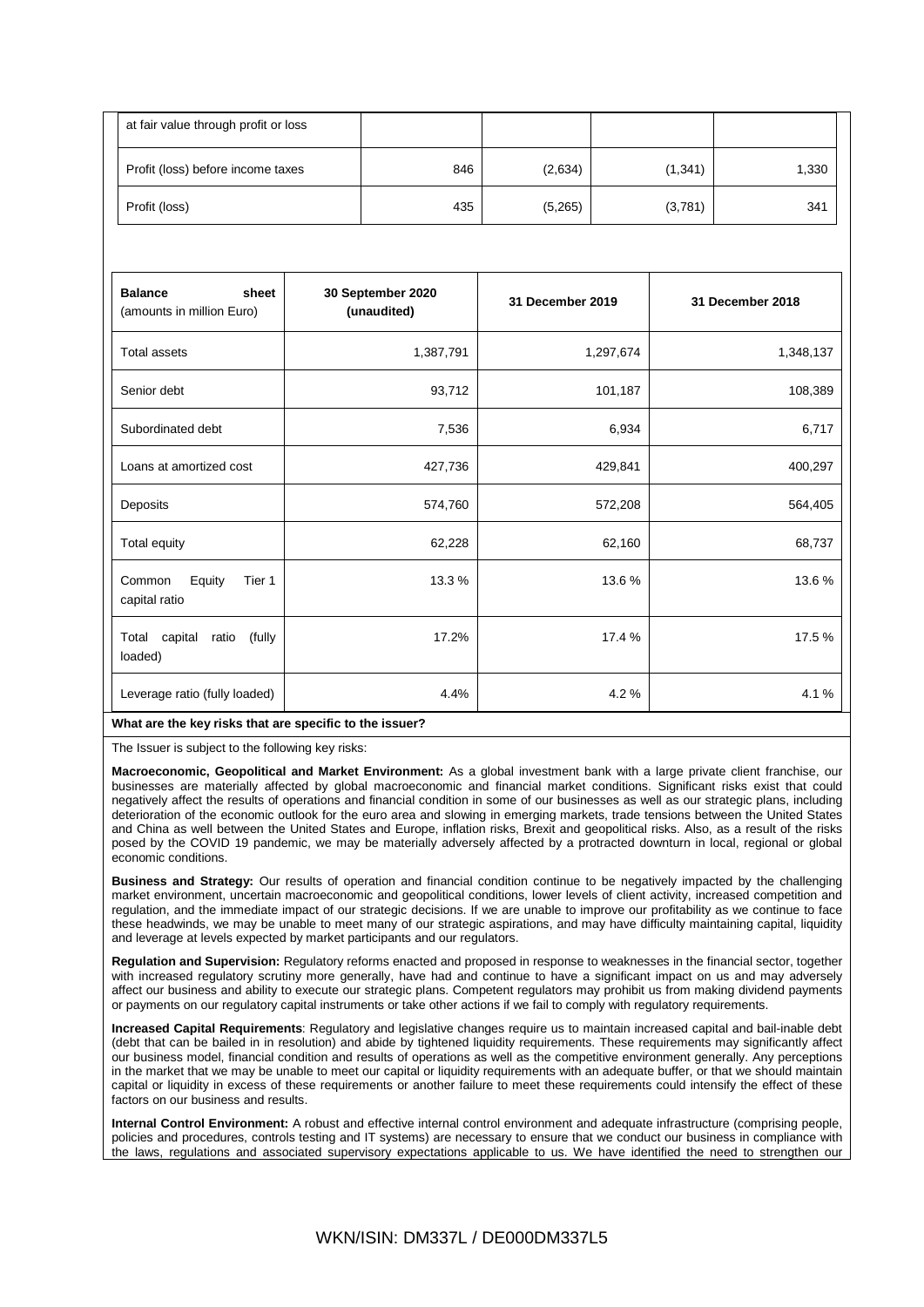internal control environment and infrastructure and have embarked on initiatives to accomplish this. If these initiatives are not successful or are delayed, our reputation, regulatory position and financial condition may be materially adversely affected, and our ability to achieve our strategic ambitions may be impaired.

**Litigation, Regulatory Enforcement Matters and Investigations:** We operate in a highly and increasingly regulated and litigious environment, potentially exposing us to liability and other costs, the amounts of which may be substantial and difficult to estimate, as well as to legal and regulatory sanctions and reputational harm. We and our subsidiaries are involved in various litigation proceedings, including civil class action lawsuits, arbitration proceedings and other disputes with third parties, as well as regulatory proceedings and investigations by both civil and criminal authorities in jurisdictions around the world.

#### **Section C – Key information on the securities**

#### **What are the main features of the securities?**

### **Type of securities**

The Securities are *Warrants*

#### **Class of securities**

The Securities will be represented by a global security (the "**Global Security**"). No definitive Securities will be issued. The Securities will be issued in bearer form.

#### **Securities identification number(s) of the securities**

ISIN: DE000DM337L5 / WKN: DM337L

#### **Applicable law of the securities**

The Securities will be governed by English law. The constituting of the Securities may be governed by the laws of the jurisdiction of the Clearing Agent.

#### **Restrictions on the free transferability of the securities**

Each Security is transferable in accordance with applicable law and any rules and procedures for the time being of any Clearing Agent through whose books such Security is transferred.

#### **Status of the securities**

The Securities constitute unsecured and unsubordinated preferred liabilities of the Issuer ranking *pari passu* among themselves and *pari passu* with all other unsecured and unsubordinated preferred liabilities of the Issuer, subject, however, to statutory priorities conferred to certain unsecured and unsubordinated preferred liabilities in the event of Resolution Measures imposed on the Issuer or in the event of the dissolution, liquidation, Insolvency, composition or other proceedings for the avoidance of Insolvency of, or against, the Issuer.

#### **Ranking of the securities**

The ranking of the Issuer's liabilities in insolvency or in the event of the imposition of Resolution Measures, such as a bail-in, is determined by German law. The Securities are unsecured unsubordinated preferred liabilities that would rank higher than the Issuer's regulatory capital, its subordinated liabilities and its unsecured unsubordinated non-preferred liabilities. The liabilities under the Securities rank *pari passu* with other unsecured unsubordinated preferred liabilities of the Issuer, including but not limited to derivatives, structured products and deposits not subject to protection. The liabilities under the Securities rank below liabilities protected in Insolvency or excluded from Resolution Measures, such as certain protected deposits.

#### **Rights attached to the securities**

The Securities provide holders of the Securities, on redemption or upon exercise, subject to a total loss, with a claim for payment of a cash amount.

The Lock-In Warrant is linked to the performance of the Underlying. The product works as follows:

#### Redemption at maturity

Investors can participate disproportionately (with leverage) in the positive development of the Underlying with this Lock-In Warrant. Conversely, investors also participate with leverage in the negative development of the Underlying and additionally bear the risk of a total loss of capital invested if the Final Reference Level is equal to or less than or less than the Strike.

On the Settlement Date, investors receive as the Cash Amount the product of (a) the Multiplier, (b) the amount by which the Final Reference Level (taking into account the Locked Performance) exceeds the Strike and (c) the Participation Factor. Due to the lock- in feature of this Warrant, the Final Reference Level may be higher than the Reference Level of the Underlying on the Valuation Date.

During the term investors receive no payment of current income, such as interest.

Investors also have no claims to the/deriving from the Underlying.

| <b>Issue Price</b> | 8.75% of the Nominal Amount (SEK 8,750 per Warrant) |
|--------------------|-----------------------------------------------------|
|                    |                                                     |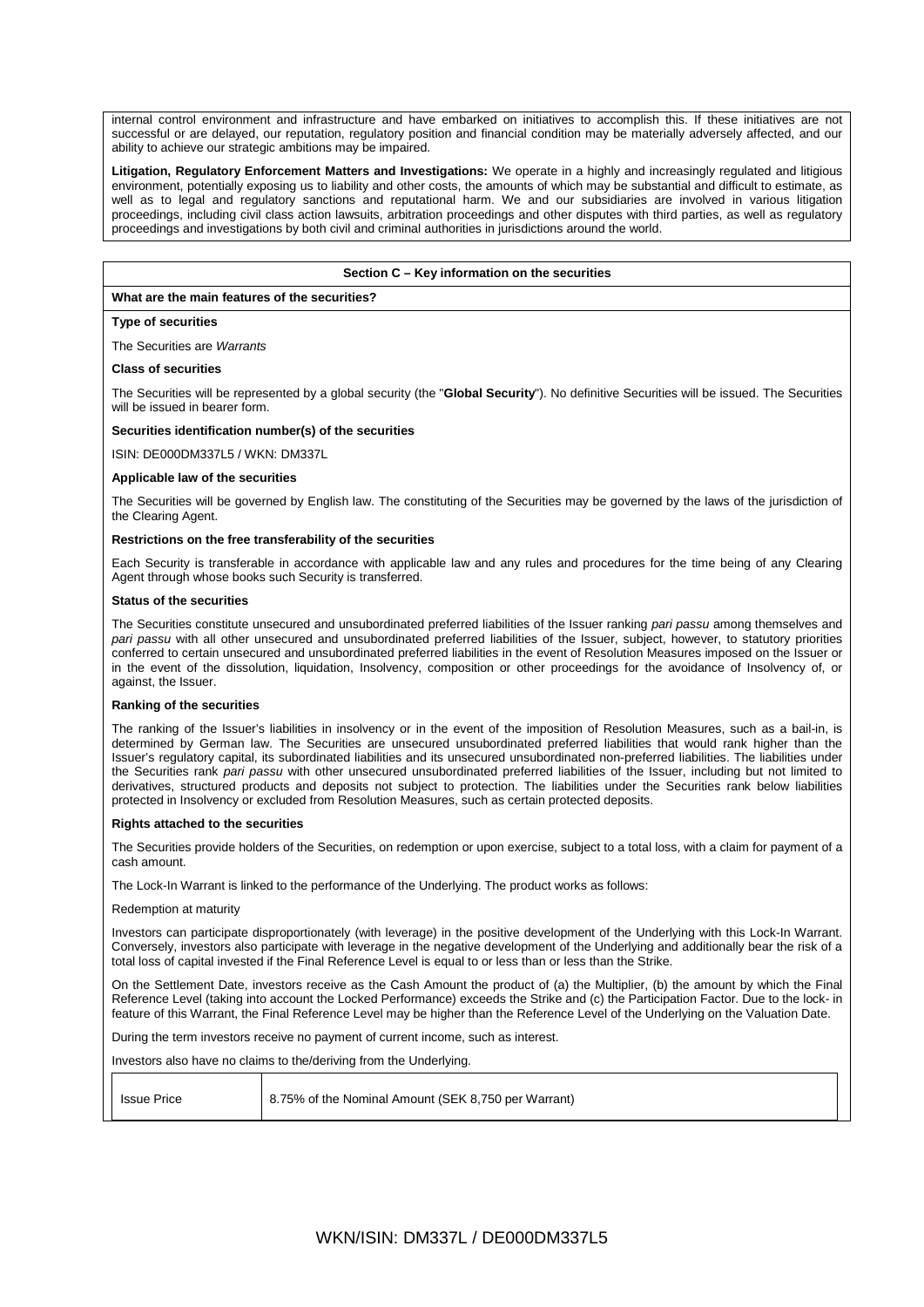| <b>Issue Date</b>         | 20 May 2021                                                                                                                                                                                                                                                                               |
|---------------------------|-------------------------------------------------------------------------------------------------------------------------------------------------------------------------------------------------------------------------------------------------------------------------------------------|
| <b>Nominal Amount</b>     | SEK 100,000 per Warrant                                                                                                                                                                                                                                                                   |
| Settlement                | <b>Cash Settlement</b>                                                                                                                                                                                                                                                                    |
| Initial Reference Level   | The Reference Level on the Initial Valuation Date                                                                                                                                                                                                                                         |
| Reference Level           | In respect of any day, an amount (which shall be deemed to be a monetary value in the Reference<br>Currency) equal to the Relevant Reference Level Value on such day quoted by or published on the<br>Reference Source.                                                                   |
| Initial Valuation Date    | 07 May 2021                                                                                                                                                                                                                                                                               |
| <b>Valuation Date</b>     | 10 May 2027                                                                                                                                                                                                                                                                               |
| <b>Settlement Date</b>    | 25 May 2027 or, if such day is not a Business Day, the Settlement Date is postponed to the next day<br>which is a Business Day.                                                                                                                                                           |
| <b>Observation Period</b> | The period from and including the Initial Valuation Date to and including the Valuation Date                                                                                                                                                                                              |
| <b>Observation Date</b>   | Each Trading Day during the Observation Period                                                                                                                                                                                                                                            |
| <b>Strike</b>             | 100 per cent. of the Initial Reference Level                                                                                                                                                                                                                                              |
| Multiplier                | The quotient of (i) SEK 100,000 (as numerator); and (ii) the Initial Reference Level (as denominator).                                                                                                                                                                                    |
| Participation Factor      | An amount which will be determined by the Issuer on the Initial Valuation Date and which will not be<br>less than 80 per cent. and will not be more than 120 per cent. The definitive value will be made<br>available on the website of the Issuer www.xmarkets.db.com by the Issue Date. |
| Cash Amount               | If the Final Reference Level is below or equal to the Strike, Zero; or<br>(a)                                                                                                                                                                                                             |
|                           | If the Final Reference Level is greater than the Strike, an amount in the Settlement<br>(b)<br>Currency equal to the product of (i) and (ii) where,                                                                                                                                       |
|                           | (i) is the Participation Factor; and                                                                                                                                                                                                                                                      |
|                           | (ii) is (Final Reference Level - Strike) x Multiplier                                                                                                                                                                                                                                     |
|                           | provided that the Cash Amount will not be less than zero.                                                                                                                                                                                                                                 |
| <b>Locked Performance</b> | An amount in respect of any Observation Date equal to the product of (a) and (b) where:                                                                                                                                                                                                   |
|                           | (a) is the greatest integer less than or equal to the ratio of:                                                                                                                                                                                                                           |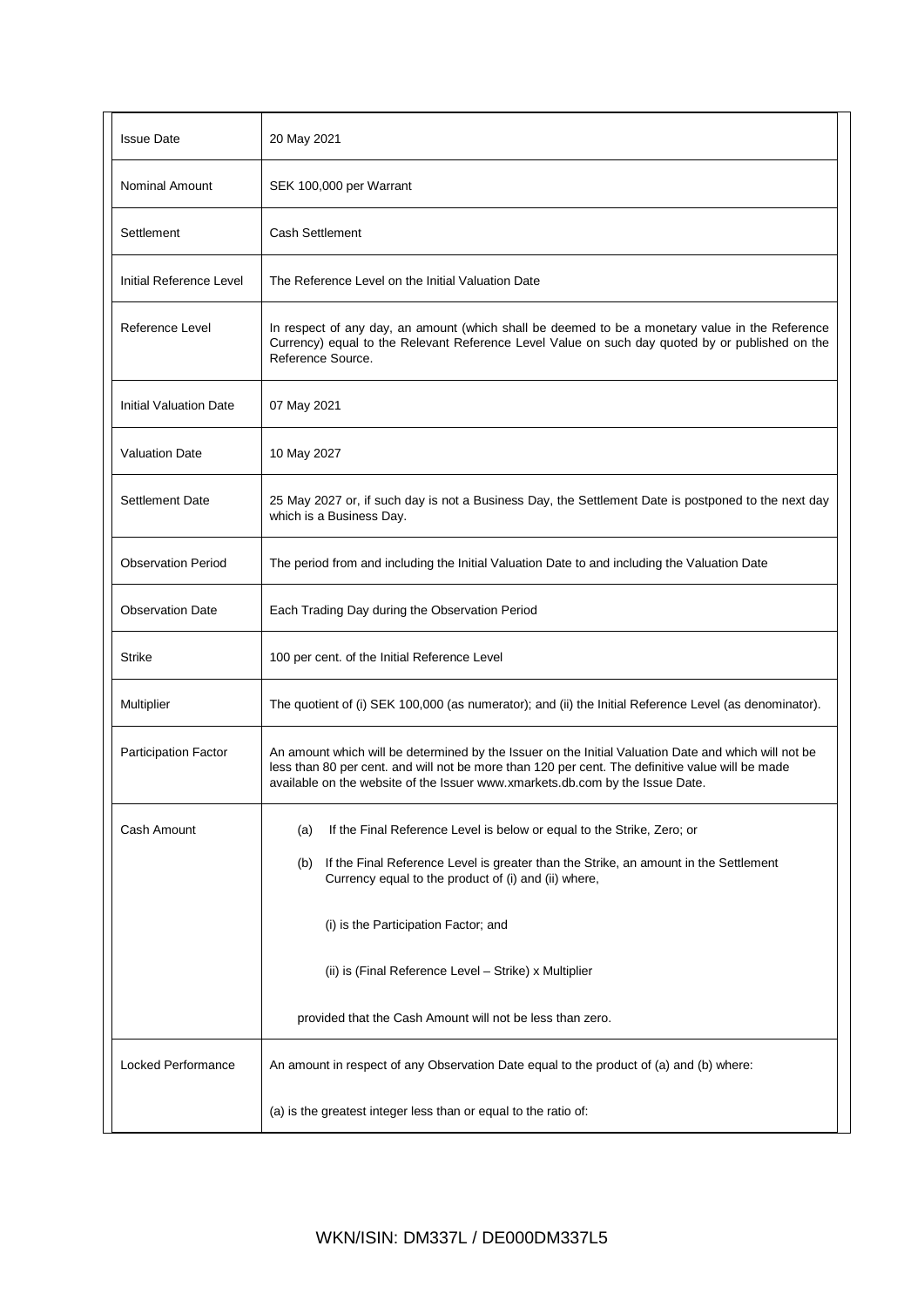|                                               | (i) the Highest Performance Factor; and                                                                                                                                                       |
|-----------------------------------------------|-----------------------------------------------------------------------------------------------------------------------------------------------------------------------------------------------|
|                                               | (ii) 5.00 per cent; and                                                                                                                                                                       |
|                                               | (b) is $5.00$ per cent.                                                                                                                                                                       |
| Lock-in Level                                 | An amount in respect of any Observation Date equal to the product of (a) the sum of (i) One; and (ii)<br>the Locked Performance; and (b) the Initial Reference Level                          |
| <b>Highest Performance</b><br>Factor          | On any Observation Date, the highest Performance Factor in respect of all Observation Dates up to<br>such Observation Date                                                                    |
| Performance Factor                            | In relation to an Observation Date and each Security, a percentage (which may be positive, negative<br>or zero) calculated by the Calculation Agent in accordance with the following formula: |
|                                               | A-B                                                                                                                                                                                           |
|                                               | Where:                                                                                                                                                                                        |
|                                               | "A" is the Reference Level on such Observation Date(t); and                                                                                                                                   |
|                                               | "B" is the Reference Level on the first Observation Date;                                                                                                                                     |
|                                               | provided that if A and B are equal, the Performance Factor shall be zero.                                                                                                                     |
| <b>Relevant Reference</b><br>Level Value      | The official closing level of the Underlying on the Reference Source                                                                                                                          |
| Final Reference Level                         | The higher of (a) the Reference Level on the Valuation Date and (b) the Lock-in Level on the<br>Valuation Date.                                                                               |
| Number of Securities:                         | up to 5,000 Securities at SEK 100,000 each with an aggregate nominal amount of up to SEK<br>500,000,000                                                                                       |
| Currency:                                     | Swedish Krona ("SEK")                                                                                                                                                                         |
| Name and address of<br>the Paying Agent:      | Skandinaviska Enskilda Banken AB (publ), Stjärntorget 4, SE-106 40 Stockholm, Sweden                                                                                                          |
| Name and address of<br>the Calculation Agent: | Deutsche Bank AG, London Branch of Winchester House,<br>1 Great Winchester Street,<br>London EC2N 2DB,<br>United Kingdom                                                                      |
| Underlying                                    | Type: Index<br>Name: Deutsche Bank Nordic Corporate Bond 2% Index<br>Index Sponsor: Deutsche Bank AG, London                                                                                  |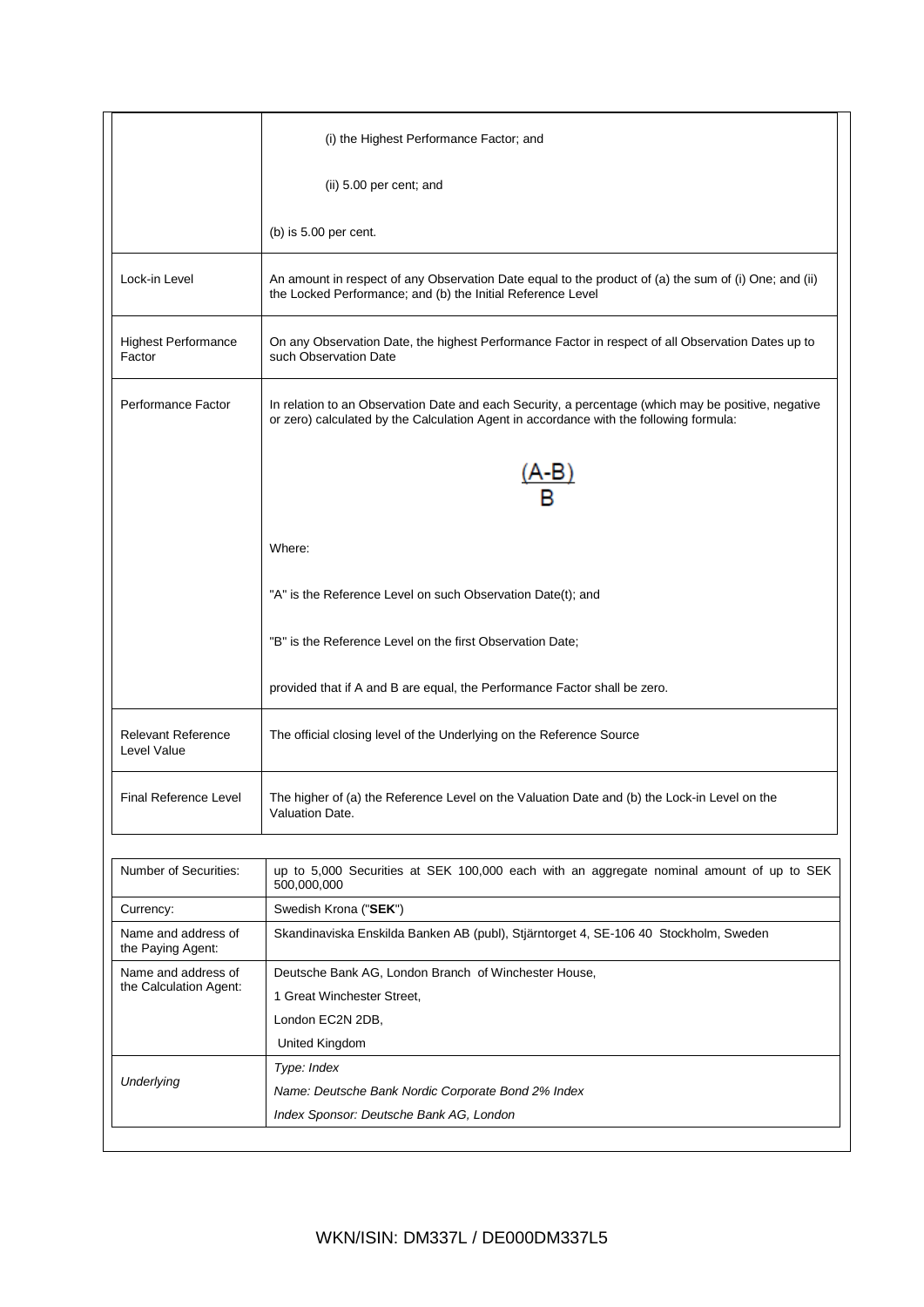**Information on the historical and ongoing performance of the Underlying and its volatility can be obtained on the public website under https://index.db.com/ and on the pages Bloomberg DBXENDCB <Index>**

### **Limitations to the rights attached to the Securities**

Under the conditions set out in the Terms and Conditions, the Issuer is entitled to terminate the Securities and to amend the Terms and Conditions.

#### **Where will the securities be traded?**

Application has been made to list and admit the Securities to trading on the Nordic MTF, which is not a regulated market for the purposes of Directive 2014/65/EU.

#### **What are the key risks that are specific to the securities?**

#### **Risks at Maturity**

If the Final Reference Level is below or equal to or below the Strike, investors will suffer a total loss of the capital invested.

### **Risks associated with Market Disruptions**

Subject to certain conditions being met, the Calculation Agent may determine that a Market Disruption has occurred. This means that the price or level of the Underlying cannot be determined, at least temporarily. Market Disruptions may occur on an exchange relevant for the Underlying, particularly in the event of trade interruptions. This may have an effect on the timing of valuation and may delay payments on or the settlement of the Securities.

#### **Risks associated with Adjustment and Termination Events**

Subject to certain conditions being met, the Issuer may replace Underlyings, adjust the Final Terms or terminate the Securities. In case of a termination, the Issuer will pay, usually prior to the scheduled settlement date of the Securities, an amount determined by the Calculation Agent. Such amount may be significantly less than an investor's initial investment in Securities and in certain circumstances may be zero.

Any adjustment or termination of the Securities or replacement of an Underlying may lead to a loss in value of the Securities or may at maturity lead to the realisation of losses or even to the total loss of the invested amount. It is also not excluded that an adjustment measure will later prove to be incorrect or to be disadvantageous for Securityholders. A Securityholder could also be put in an economically worse position by the adjustment measure than before such adjustment measure.

#### **Risks associated with Underlying**

Market risk is the most significant cross-product risk factor in connection with Underlyings of all kinds. An investment in Securities linked to any Underlying may bear similar market risks to a direct investment in the relevant index**.**

The performance of Securities depends on the performance of the price or level of the Underlying and therefore on the value of the embedded option. This value may be subject to major fluctuations during the term. The higher the volatility of the Underlying is, the greater the expected intensity of such fluctuations is. Changes in the price or level of the Underlying will affect the value of the Securities, but it is impossible to predict whether the price or level of the Underlying will rise or fall.

Securityholders thus bear the risk of unfavourable performance of the Underlying, which may lead to loss in value of the Securities or a reduction of the cash amount, up to and including total loss.

#### **Exchange rate / currency risks**

An investment in the Securities involves exchange rate and/or currency risks, if the Settlement Currency of the Securities is different from the currency of a Securityholder's home jurisdiction. Furthermore, the Securities also lead to an exchange rate and currency risk, because they are linked to a rate of exchange. In addition to the risk of an adverse development of the Underlying there is the risk of a loss in value of the relevant rate of exchange which can, respectively, offset any favourable development of the Underlying.

#### **The Securities may be Illiquid**

It is not possible to predict if and to what extent a secondary market may develop in the Securities or at what price the Securities will trade in the secondary market or whether such market will be liquid. Insofar and as long as the Securities are listed or quoted or admitted to trading on a stock exchange, no assurance is given that any such listing or quotation or admission to trading will be maintained. Higher liquidity does not necessarily result from a listing, quotation or admission to trading.

If the Securities are not listed or quoted or admitted to trading on any stock exchange or quotation system, pricing information for the Securities may be more difficult to obtain and the liquidity of the Securities may be adversely affected. The liquidity of the Securities may also be affected by restrictions on offers and sales of the Securities in some jurisdictions.

Even where an investor is able to realise its investment in the Securities by selling this may be at a substantially lower value than its original investment in the Securities. Depending on the structure of the Securities, the realisation value at any time may be zero (0), which means a total loss of the capital invested. In addition, a transaction fee may be payable in respect of a sale of the Securities.

#### **Regulatory Bail-in and other Resolution Measures**

Laws enable the competent resolution authority to also take measures in respect of the Securities. These measures may have an adverse effect on the Securityholders.

If the legal requirements are met in respect of the Issuer, BaFin as the resolution authority, may, in addition to other measures, write down Securityholders' claims from the Securities in part or in full or convert them into equity (shares) of the Issuer ("**Resolution Measures**"). Other Resolution Measures available include (but are not limited to) transferring the Securities to another entity, varying the terms and conditions of the Securities (including, but without limitation to, varying the maturity of the Securities) or cancelling the